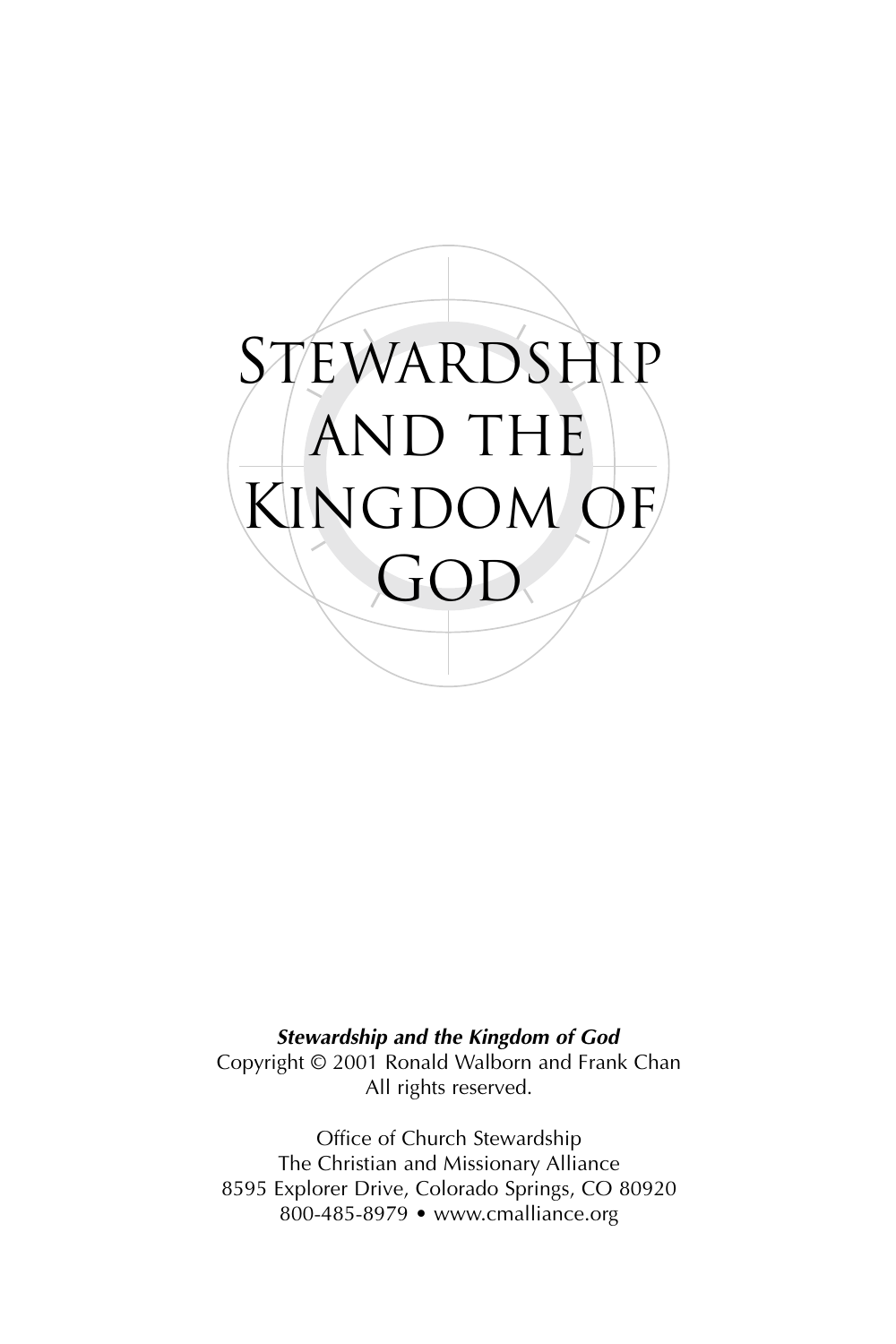### **TABLE OF CONTENTS**

| The Concept of Stewardship in the Old Testament  8<br>The Concept of Stewardship in the New Testament  10 |
|-----------------------------------------------------------------------------------------------------------|
| Ch. 2 — Practical Directives on Four Related Issues  19                                                   |
|                                                                                                           |
|                                                                                                           |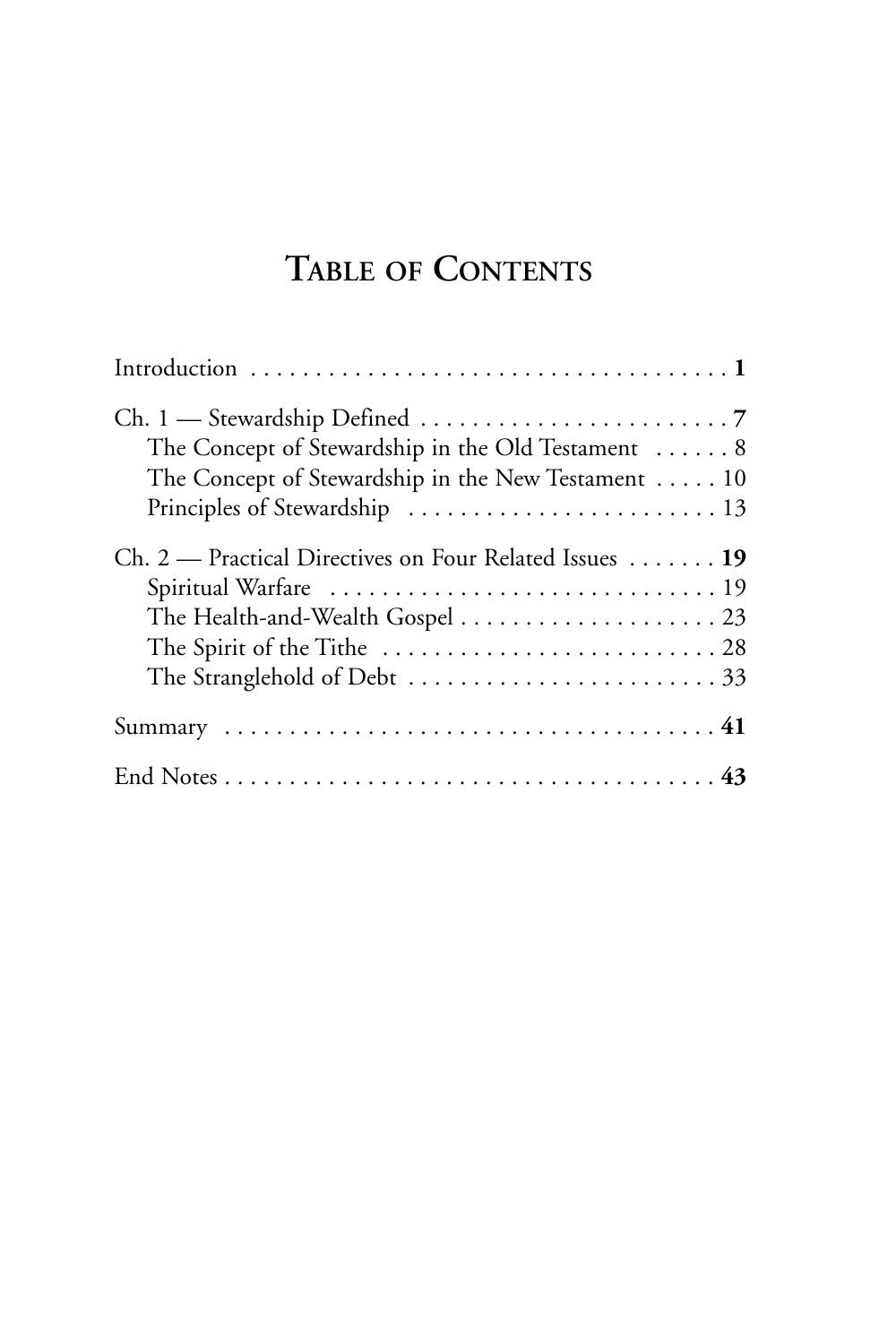### Introduction

There is a crisis in Christianity today. Many churches and denominations are struggling to reach their financial goals and fund their visions. We in The Christian and Missionary Alliance are no strangers to this struggle. But the crisis we face is not primarily a struggle of stewardship. It is a crisis of discipleship. Certainly, stewardship flows out of this broader category of discipleship, but the central issue is the totality of what it means to be a follower of Jesus in the twenty-first century.

The church in North America has tragically and unknowingly reduced following Jesus to a series of creeds to believe and a group of prayers to be prayed. Lost in our evangelism is the radical call to leave the kingdom of this world and come under the rule and reign of God. Our call to become citizens of the Kingdom of God has made few demands on previous worldly allegiances. We have produced disciples who do not mind taking up their cross, so long as it is not too heavy, fits into their schedule and does not conflict with their lifestyle. We have preached a bloodless cross that has robbed Christianity of its power and has turned the biblical teaching of stewardship into a task most preachers would rather avoid.

The time has come for The Christian and Missionary Alliance to revisit the meaning of biblical stewardship, to relearn the principles that guide our earning, spending, saving and giving, and to recommit ourselves as men and women devoted to radical obedience. Toward this goal, as with all areas of daily discipleship, we must remind ourselves of the central message of our Lord Jesus Christ.

**"The Kingdom of God is near."** What did Jesus mean when he made that declaration in Mark 1:15? What relationship does it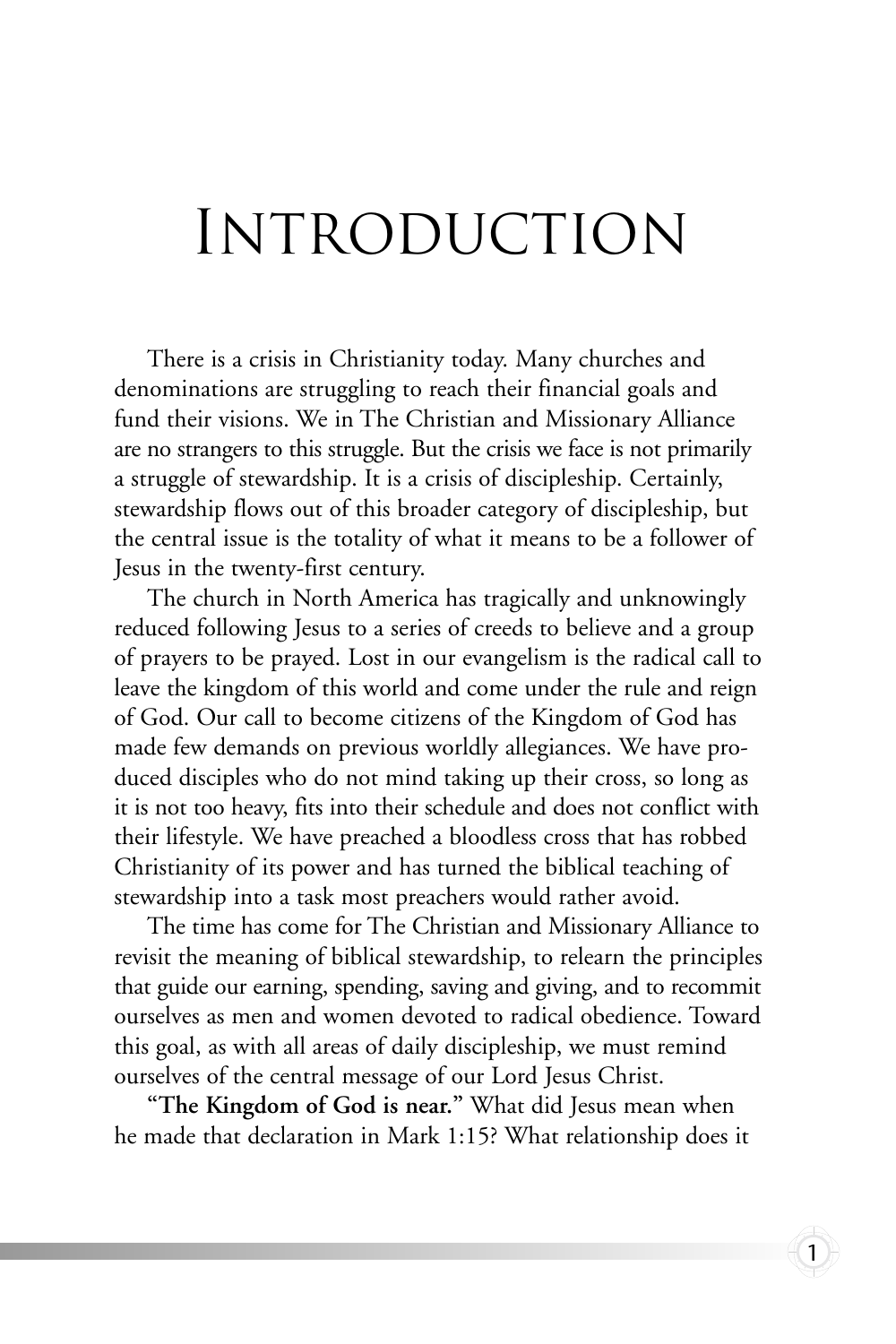have to a biblical theology of stewardship? Jesus' bold proclamation directly addressed humanity's central problem: its fallenness. The fall of man resulted in a hostile takeover of this planet. The ensuing alienation between man and God and between man and his fellow man horrifically displayed the rule and reign of evil on this earth. Jesus' mission was to reestablish the redemptive beachhead of the rule and reign of God.

Dallas Willard paraphrases Mark 1:15 to convey this awesome truth: "Jesus then came into Galilee announcing the good news from God. 'All the preliminaries have been taken care of,' he said, 'and the rule of God is now accessible to everyone. Review your plans for living and base your life on this remarkable new opportunity.'" In other words, Jesus was making available a whole new economy under which we may live. "'Here it is,'" declares Jesus, "'the kingdom of God is within your reach. God's rule and reign is available to all who will receive it.'"

Matthew's record of this announcement includes the wellknown directive, "Repent, for the kingdom of heaven is near" (Matthew 4:17). Inherent in this call is the requirement to turn from the direction one is heading and to move into a whole new reality. Repentance (Greek: *metanoeo*) means to change one's mind or purpose. "Change your life. God's kingdom is here," is how Eugene Peterson renders this verse in *The Message*. He captures the heart of Jesus' message. You can enter into the Kingdom of God only if you are willing to let go of the "apparent" control you have over your own life. A Kingdom proclamation that neglects the call to reconsider and repent of previous values and priorities brings forth lifestyles that fall short of what Jesus sought.

Some have suggested that this Kingdom reality was and is for a future time, that the Kingdom is not available now, but someday will be. While there are certainly elements of the Kingdom that we have yet to experience, Jesus appears to have been inviting his listeners to enter into something immediately accessible. The perfect tense of *eggiken*, usually translated "is at hand" or "has drawn nigh" (Matthew 3:2; 4:17; 10:7; Mark 1:15), indicates that the "coming" is a past action with present results. Jesus proclaimed that the rule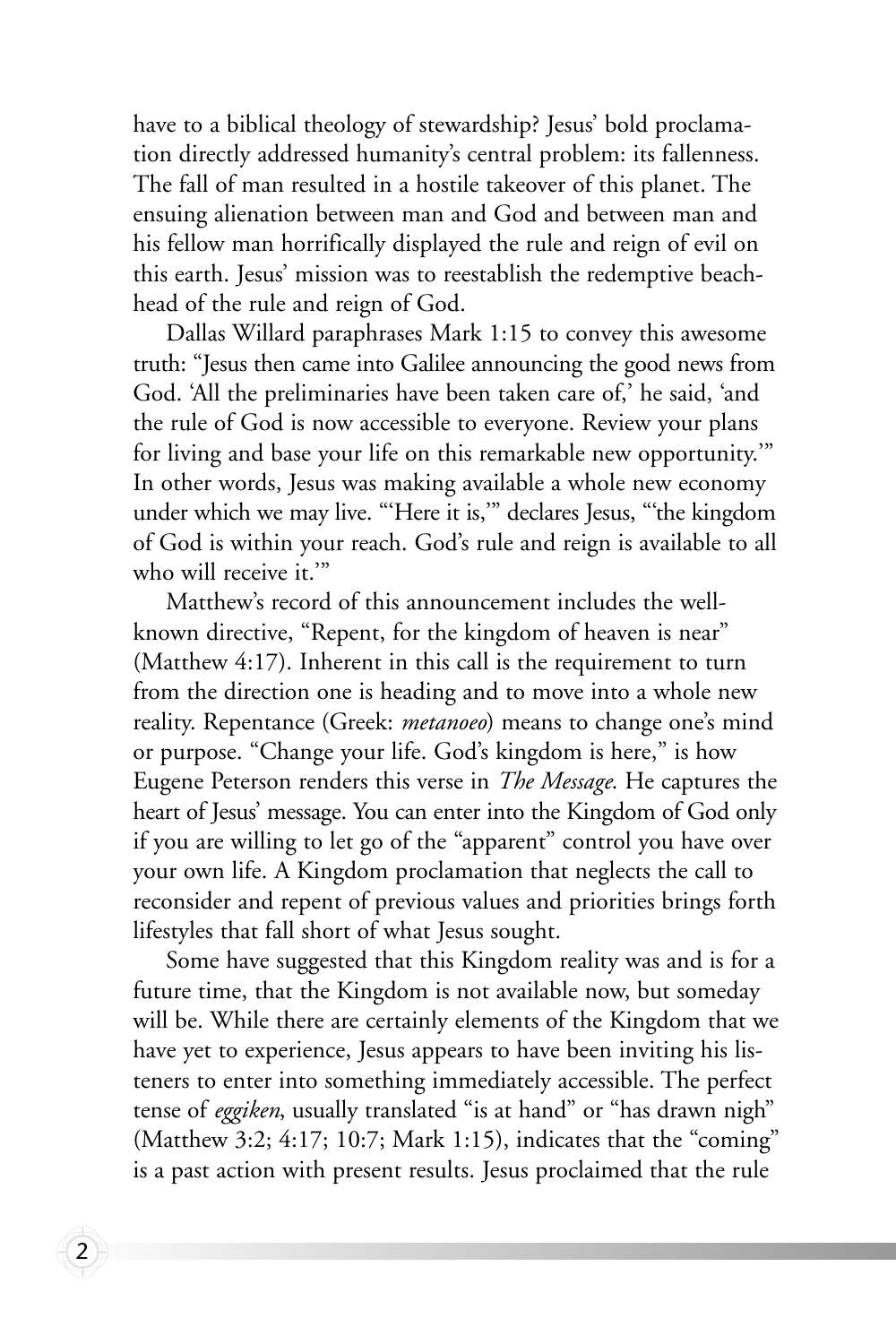and reign of God, though not yet fully consummated, is available now.

If Jesus' call to the Kingdom was really a call to receive the rule and reign of God, it is obvious that the one responding to this call cannot remain the same. Clearly falling under God's lordship would be the use of his or her money, gifts, abilities and all resources. We who enter the Kingdom, therefore, undergo a radical change. We serve a new Master, and everything we have belongs to Him (Psalm 24:1). If God owns our hearts, He will most certainly have our "wallets" as well.

Any discussion of stewardship must therefore begin with a healthy understanding of Kingdom discipleship. We must resist our tendency to limit our concept of stewardship to matters of money and finance, because biblical stewardship encompasses far more: it means coming fully under the reign of God in every area of our lives. A. B. Simpson, in his article, "The Grace of Giving," describes this wonderful connection between Kingdom discipleship and stewardship:

When we began our mission on Tremont Street in Boston, I remember taking up an offering for it at an afternoon meeting in the city. The largest gift was \$25—a substantial sum at that time. I was curious as to who the "\$25 person" was. At the close of the meeting I was introduced to him—a poor shoemaker who had a small shop. When I spoke to him about his generous gift he said, "If you only knew what the Lord has given me, you would not wonder at all." Subsequently, I became better acquainted with the man. Every time I went to Boston, there he was, shouting his hallelujahs. He was converted many years before, but he could get no joy. He was hungry for more of God's presence. He sought a deeper experience with God, but the members of the church he attended told him his quest was nonsense. "You must be contented to sin like the rest of us," they advised. The man backslid, and for several years he kept a saloon in Boston. But his heart hunger would not go away. One Thursday afternoon he stumbled into our Alliance meeting in Boston, and he heard people talking about the riches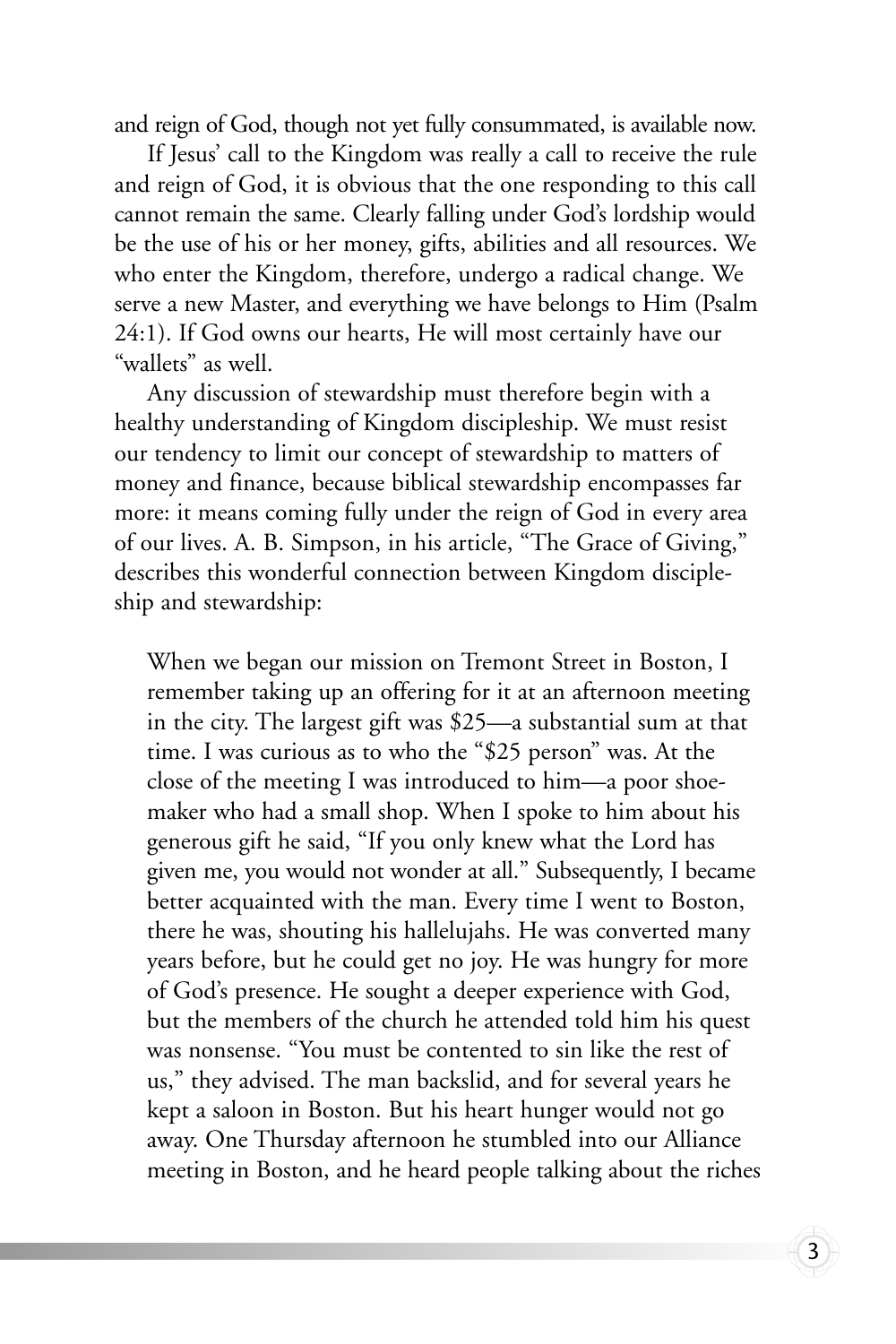of Christ's grace. Before the afternoon was over, he had received the Holy Spirit. He went home to pitch his whiskey into the sea. He closed his saloon and returned to making shoes for a living. There in his little shop he preached the gospel all day long to the customers. And that was the man who gave \$25. It was a gift that God enabled and that God impelled by the fullness of the Holy Spirit and the overflow of His grace.

The distinguishing factor of this man's giving was his heart. Though he had been a Christian for years, he hungered insatiably for more of God's presence. He finally experienced it only after he was willing to abandon his idols and return to the simplicity of pure devotion to Jesus. Monetarily he made little as a shoemaker, but receiving wholeheartedly from the One who owns it all made him rich indeed. As a result, his desire was both to tell and to give. He didn't just preach about God's grace. He lived it. People who understand what they have in the Kingdom of our Lord give generously and joyfully. People who have not been so taught will not.

This conviction, we believe, serves as the starting point for the proper stewardship of all that we possess. The principles that we present and the issues we address in the pages that follow cannot be understood without the Lordship of Christ as their true foundation. Because of the limited scope of our discussion, we cannot address every point of Scripture and every matter of concern. Nevertheless, our hope is that this paper will serve as a concise summary of what every pastor, elder and layperson should know about biblical stewardship.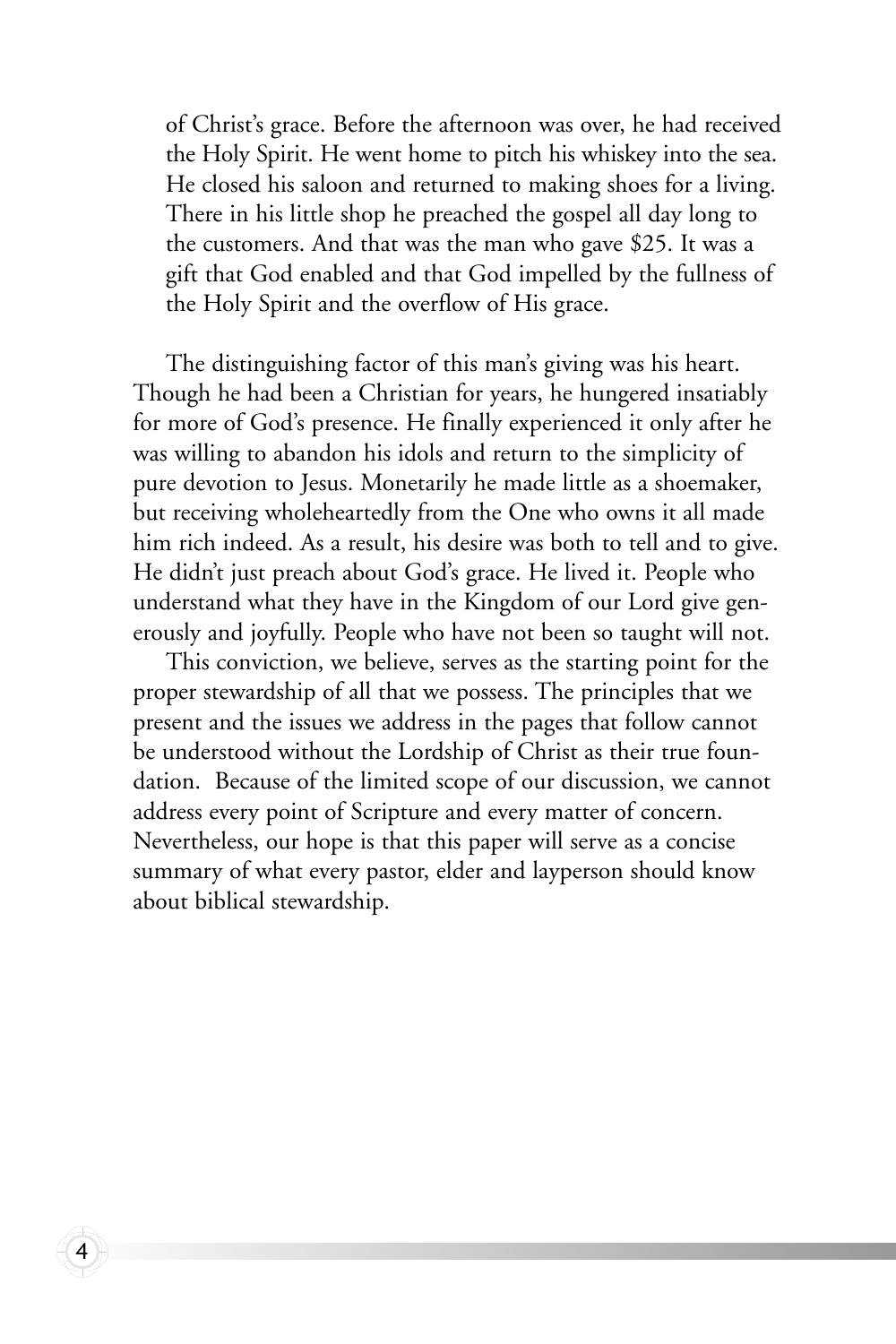# STEWARDSHIP DEFINED

*Webster's New Collegiate Dictionary* defines a steward as "one employed in a large household or estate to manage domestic concerns (as the supervision of servants, collection of rents and keeping of accounts)." In short, a steward is a person who takes care of someone else's property. There are several examples in the Old Testament, where they are described simply as those "over the household" (Hebrew: *al-habbayit*, e.g. 1 Kings 4:6, 16:9, Isaiah 36:3 *NASB*), as well as in the New Testament, where they are called managers or stewards (Greek: *oikonomoi*, e.g. Luke 12:42; 16:1). We should also mention Paul's illustration in Galatians 3:24 likening the Old Testament law to a household slave put in charge of children (Greek: *paidagogos*). Perhaps the most vivid biblical story illustrating stewardship is Joseph, the manager of Potiphar's house (Genesis 39:4-6). While these passages offer helpful illustrations of the occupation of stewardship, the heart of the Bible's teaching on stewardship as a point of discipleship goes much deeper.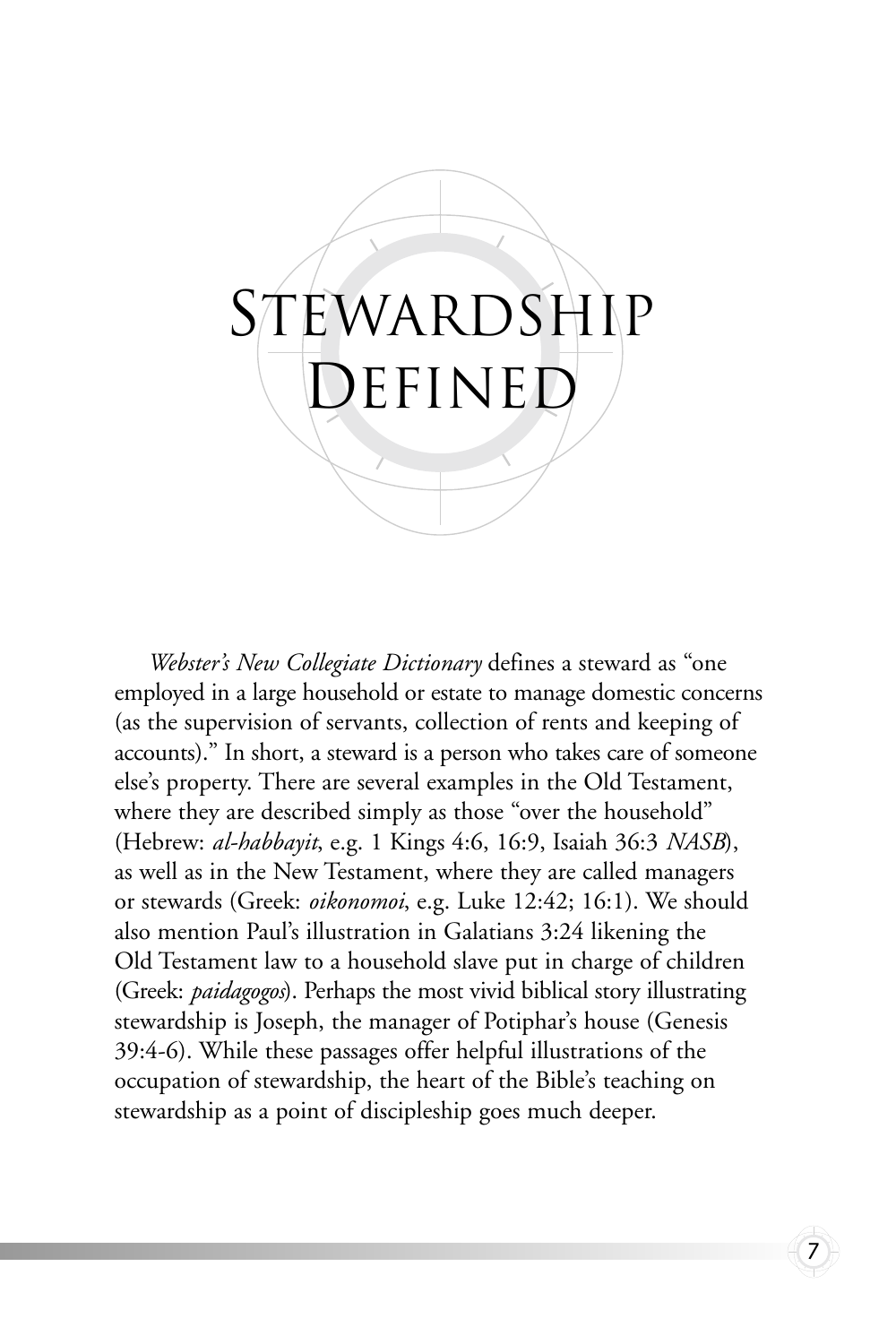#### **A. THE CONCEPT OF STEWARDSHIP IN THE OLD TESTAMENT**

The Hebrew concept of stewardship begins and ends with God. God is the creator and possessor of all things. Human beings who possess God's creation do so only as God graciously delegates. This idea may be traced throughout the entire Old Testament. In Genesis 1 and 2, when God grants Adam and Eve dominion over the creation, He is asking them to rule *on His behalf*. The responsibilities of naming the animals, filling and subduing the earth show that they are being given an ambassadorial reign as God's vice-regents. However, there is never any doubt as to who is the true Sovereign. The judgment Adam and Eve underwent after they chose to go their own way and come out from under the rule and reign of God in Genesis 3 shows that they were held accountable by the Lord. Stewardship responsibility in the Kingdom of God was established from the beginning.

In Genesis 14, when Melchizedek brings out the bread and the wine and blesses Abram, the first words out of his mouth are, "Blessed be Abram by God Most High, Possessor [Hebrew: *qanah*] of heaven and earth" (v.19 *NASB*). Verse 20 records the first tithe in Scripture: "And he gave him a tenth of all." Two verses later Abram raises his hand and makes Melchizedek's blessing personal, in essence declaring, "Lord God Most High, everything I have belongs to You." It is fitting that this tithe is framed by the bold declaration that the Lord is the creator and possessor of all things.

In Deuteronomy, when the Israelites were poised to move into the Promised Land, they were carefully instructed to remember that the land truly belonged to God. They were, at best, temporary tenants. The land was God's gift and their inheritance from Him (Deuteronomy 25:19). They could not do anything they pleased with it. Rather, they were to be good stewards of the resources God had entrusted to them.

This notion was behind many of the laws concerning their use of the land. Two examples are worth noting here. First, God commanded that His land was to lie fallow every seventh year to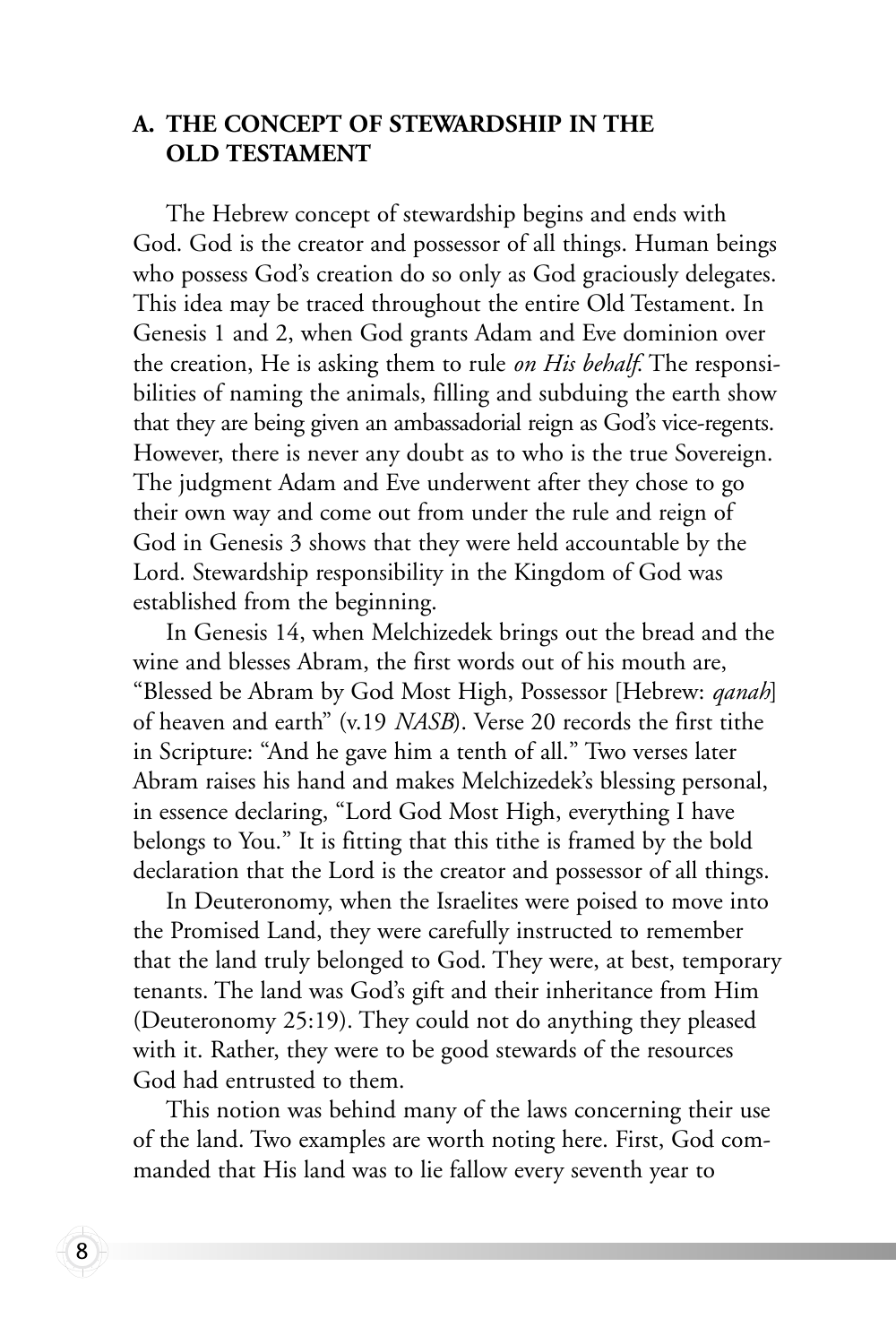receive a Sabbath rest from planting and harvest. "For six years you are to sow your fields and harvest the crops, but during the seventh year let the land lie unplowed and unused. Then the poor among your people may get food from it, and the wild animals may eat what they leave. Do the same with your vineyard and your olive grove" (Exodus 23:10,11). The crops from preceding years were promised to be sufficient to carry them through the sabbath year of rest. Through this law, God was teaching His people that He was to be their source of sustenance, that they should trust in His ability to provide for them more than in their ability to provide for themselves. Over the years, the people of Israel sadly ignored this Sabbatical year law. When the Chronicler looked back on the fall of Jerusalem in 586 B.C., he interpreted the people's downfall and the Babylonian captivity in terms of their inability to trust and obey God in this very matter: "He carried into exile to Babylon the remnant . . . The land enjoyed its Sabbath rests" (2 Chronicles 36:20-21).

Second, the concepts of stewardship underlay laws concerning the Year of Jubilee. Every fiftieth year was consecrated as a fresh start throughout the land (Leviticus 25:8-54). Outcasts and prodigals were to return home. Debts were to be forgiven. Land was to be returned to the original owners. Why was this done? The Lord declared that the land rightfully belonged to Him, and no one but He could claim absolute ownership of it. "The land must not be sold permanently, because the land is mine and you are but aliens and my tenants" (Leviticus 25:23).

Thus, the covenant people of God in the Old Testament had a very clear understanding of the concept of stewardship. Even their songs of worship contained references and reminders to this important spiritual principle. "The earth is the Lord's and everything in it, the world, and all who live in it; for he founded it . . ." (Psalm 24:1,2). Again, through the Psalmist, God asserts, "For every animal of the forest is mine, and the cattle on a thousand hills. I know every bird in the mountains and the creatures of the field are mine. If I were hungry I would not tell you, for the world is mine and all that is in it" (Psalm 50:10-12).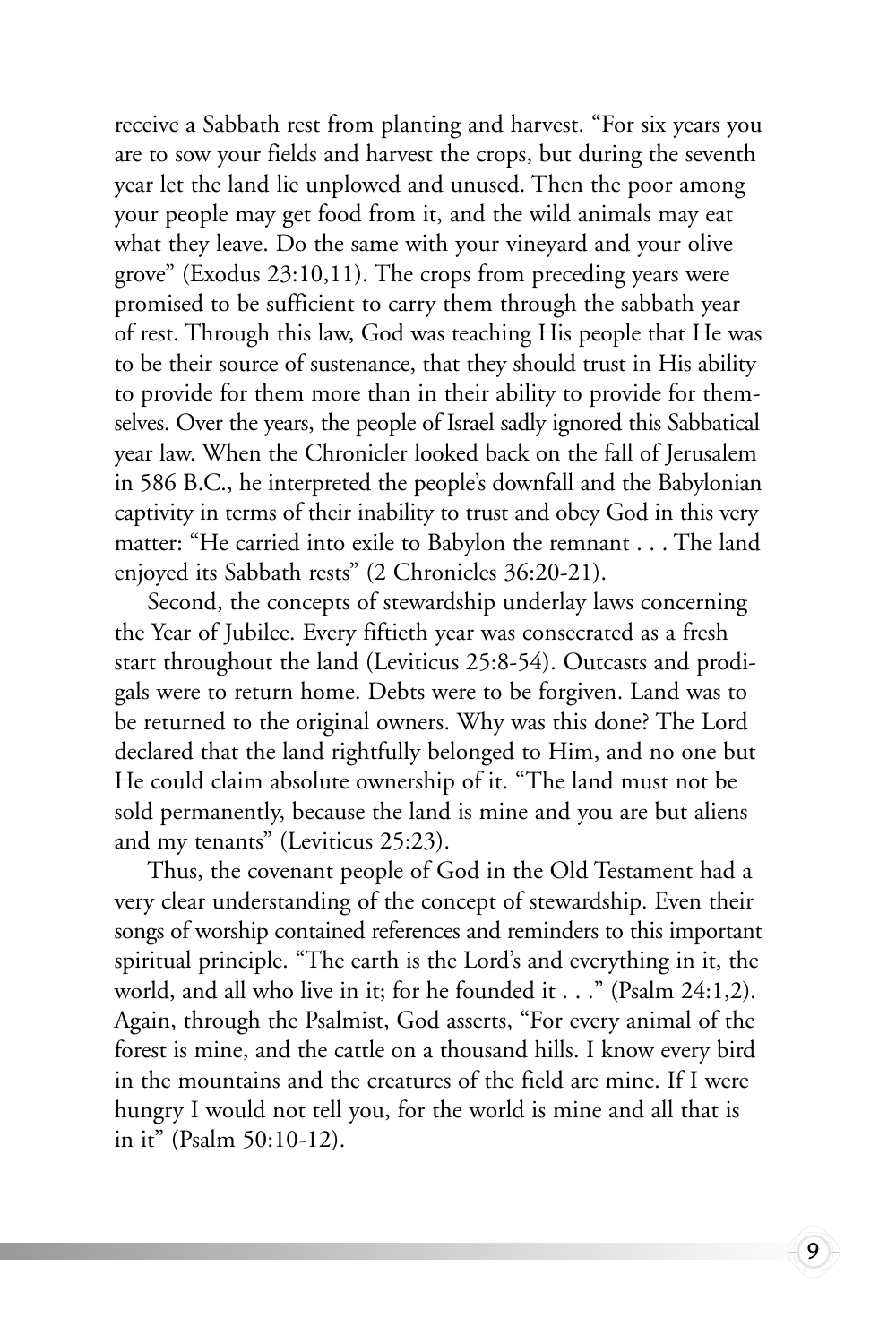This theology of God's ownership also undergirds the Israelite practice of tithes and offerings. There are three different tithes mentioned in the Old Testament: a tithe for the Levites (Numbers 18:21-24), a celebration tithe of agricultural products (Deuteronomy 12:6,7; 14:22-26), and a charity tithe (Deuteronomy 14:28,29). Regardless of the earthly purpose, the core purpose of these offerings was always to be the heart worship of the God who was the owner and giver of everything. We will address this concept of the spirit of the tithe more fully in another section. For the moment, we might say that this heart worship is beautifully illustrated in the Chronicler's description of the gifts the people of Israel brought for the building of the temple. "The people rejoiced at the willing response of their leaders, for they had given freely and wholeheartedly to the Lord" (1 Chronicles 29:9). David, overwhelmed by this outpouring of generosity, breaks into praise, saying, "But who am I, and who are my people, that we should be able to give as generously as this? Everything comes from you, and we have given you only what comes from your hand. . . . I know, my God, that you test the heart and are pleased with integrity. All these things have I given willingly and with honest intent. And now I have seen with joy how willingly your people who are here have given to you. O Lord, . . . keep this desire in the hearts of your people forever . . ." (2 Chronicles 29:14-18).

The Old Testament teaching on stewardship may be summarized in three principles: 1) God is the owner of everything. 2) God's covenant people are held responsible for their management of God's resources. 3) Giving is a worshipful response to God's ownership of all things.

#### **B. THE CONCEPT OF STEWARDSHIP IN THE NEW TESTAMENT**

10

<sup>42</sup>The Lord answered, "Who then is the faithful and wise manager, whom the master puts in charge of his servants to give them their food allowance at the proper time? 43It will be good for that servant whom the master finds doing so when he returns.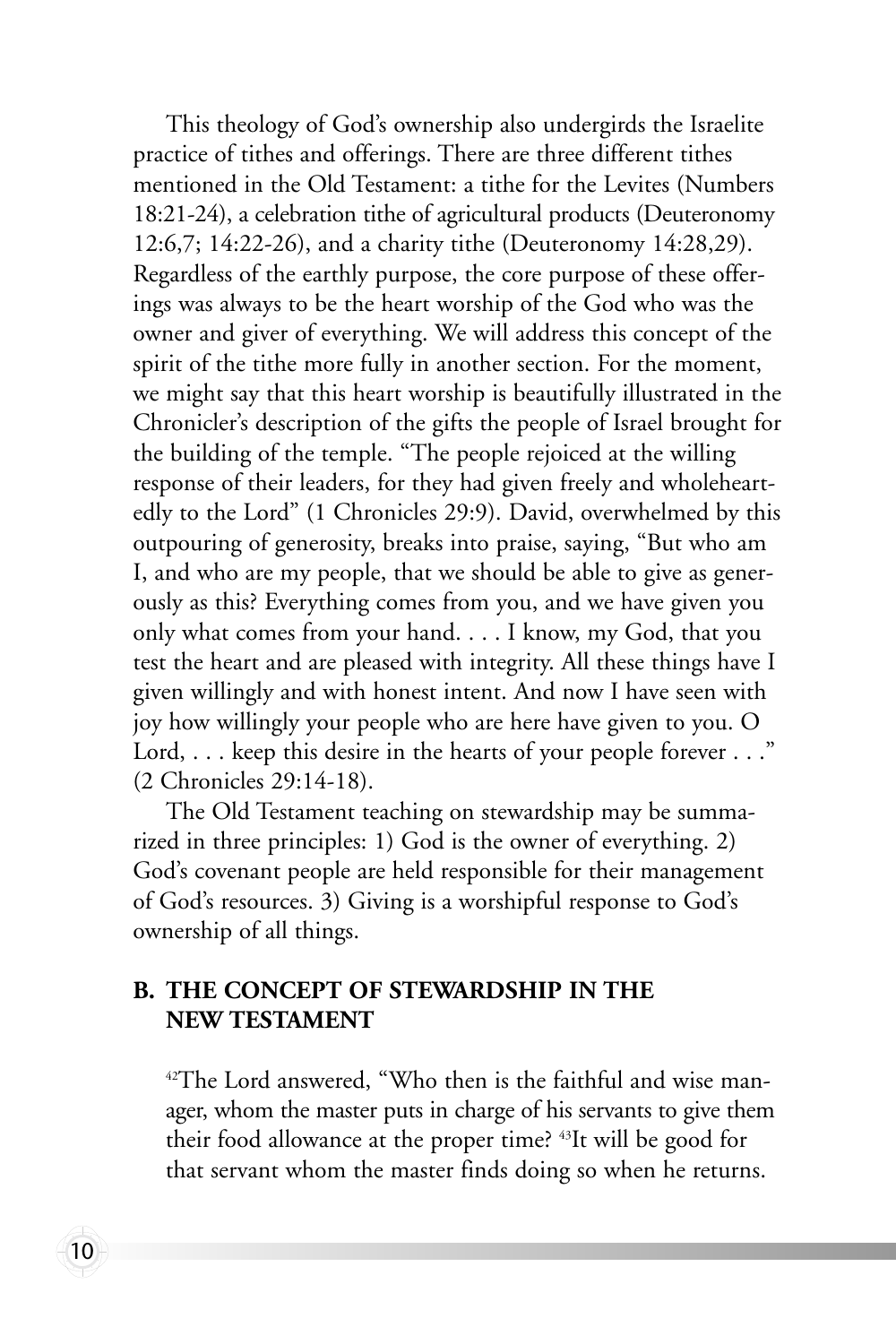$44$ I tell you the truth, he will put him in charge of all his possessions. <sup>45</sup>But suppose the servant says to himself, 'My master is taking a long time in coming,' and he then begins to beat the menservants and maidservants and to eat and drink and get drunk. 46The master of that servant will come on a day when he does not expect him and at an hour he is not aware of. He will cut him to pieces and assign him a place with the unbelievers." 47That servant who knows his master's will and does not get ready or does not do what his master wants will be beaten with many blows. <sup>48</sup>But the one who does not know and does things deserving punishment will be beaten with few blows. From everyone who has been given much, much will be demanded; and from the one who has been entrusted with much, much more will be asked (Luke 12:42-48).

Jesus' parable of the faithful and unfaithful servants continues the theology of God's ownership found in the Old Testament. The master in the parable who is "coming" and entrusts his possessions to his servants would have been recognized by Jewish hearers as God, whom the prophets said would "come" on the Day of the Lord.

For many first-century Palestinian Jews, this "coming" meant the arrival of a political messiah who would deliver them from the rule of the Roman Empire. Their expectancy that Jesus would usher in the Kingdom of God was high. However, Jesus' introduction to this parable reinterprets this expected "Day of the Lord" as the day of his own Second Coming: "You too be ready; for the Son of Man is coming at an hour that you do not expect" (Luke 12:40 *NASB*). The effect of this interpretive move had profound implications for Christian stewardship. In effect, Jesus was teaching them not only that the fullness of the Kingdom of God was to be delayed, but that in the meantime, while the Kingdom is "now" and "not yet," they must live a life of faithful stewardship.

The word "manager" (Greek: *oikonomos*) in Luke 12:42 appears frequently in Greek literature, in literary works (e.g. Philo and Josephus) and nonliterary works (receipts, lease agreements, etc. on Greek papyri). It referred to managers of payable accounts (e.g.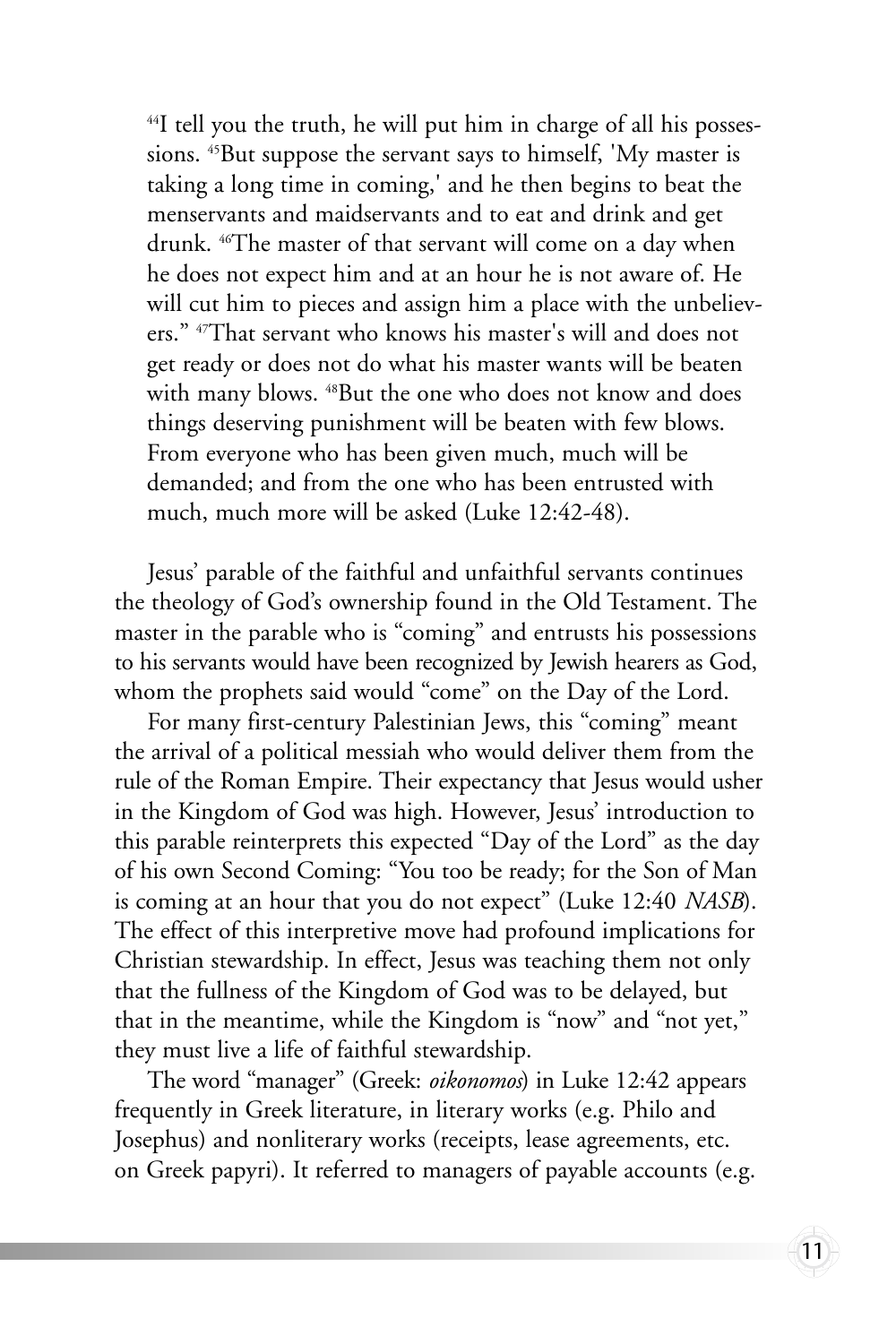Luke 16:1-8) as well as city treasurers (e.g. Erastus in Romans 16:23). Yet common to all of them was that they were responsible for property that wasn't theirs and were accountable for what they did with it. By analogy, Jesus' parable calls God's people to live as responsible and accountable stewards of all that God has entrusted to them.

A final word about the "coming" of the master: the time period envisioned for the reward (v. 44) and punishment (v. 46) of the stewards is clearly the Parousia, when the Kingdom of God is consummated. But the eschatology of the New Testament is a "realized" eschatology. The heart of Jesus' message was that end-time realities (healing, defeat of demons, the presence of God in the Holy Spirit, the forgiveness of sins, etc.) are present in token form now. Even though the faithful may anticipate heavenly rewards (being put in charge of *everything* the master owns, v. 44) and the unfaithful punishment in hell (being cut into pieces, v. 46), there is no reason why these future outcomes cannot be experienced on a smaller scale on earth now. We must be open to the possibility that people within God's Kingdom, both the true and the false (cf. Matthew 13:24-29; 36-43; 47-50), may undergo *in this life* the material blessing and material curse (!) of God.

As we move beyond this parable to the rest of the New Testament, it becomes clear that our stewardship consists in more than just material things. In 1 Corinthians 4:1 (*NASB*), Paul says Christian workers are stewards (plural: *oikonomoi*) of "the mysteries of God." Paul is probably referring to the gospel, the mystery of "the manifold wisdom of God," that the Church has been entrusted to make known (Ephesians 3:9,10). Related to this is his use of the word "stewardship" (*oikonomia*) to describe his preaching of the gospel (1 Corinthians 9:16,17). In Titus 1:7, while listing the qualifications for elders, Paul describes the overseer as God's "steward" (*oikonomos*). Paul is teaching that church leaders who are entrusted with God's church are accountable to God for their oversight. Finally, 1 Peter 4:10 (*NASB*) says, "As each one has received a special gift, employ it serving one another, as good stewards (*oikonomoi*) of the manifold grace of God." Peter then goes on to list speaking and serving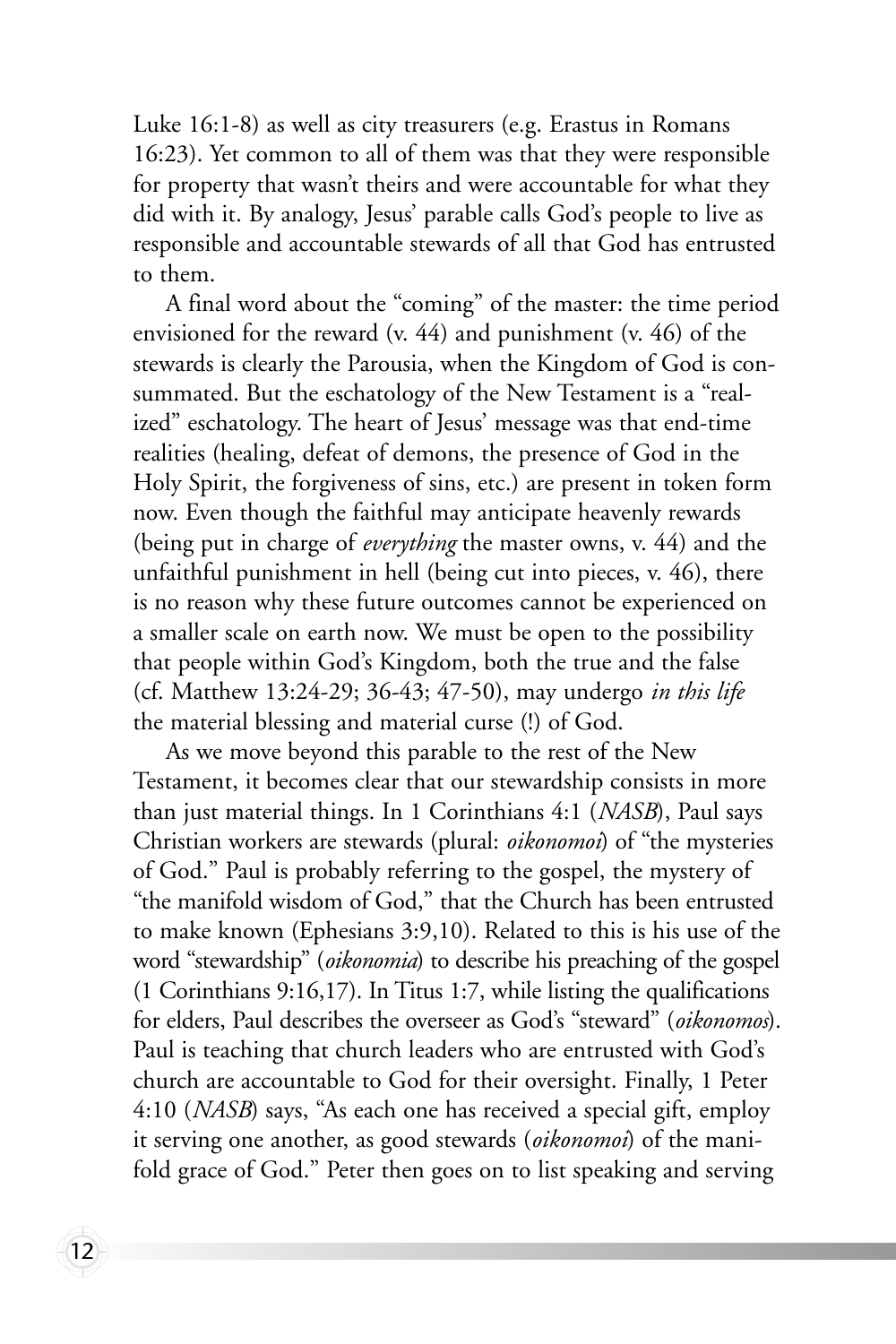gifts as the domain of our stewardship (1 Peter 4:11). The gospel, our churches, the gifts of the Holy Spirit—none of these wonderful blessings belongs to us. We are the gracious recipients of the good things of God. Therefore, we are responsible for their use on this earth, and we will ultimately be held accountable for our faithfulness with them (Matthew 16:27; Romans 14:10-12; 1 Corinthians 3:10-15; 2 Corinthians 5:10).

Unfortunately, this concept of stewardship may be more palatable when it remains a mere theological principle than when it becomes a call to practical Christian living. It is not difficult to accept Christian stewardship in the abstract, but we are slow to embrace it when it impinges upon tangible realities. "Yes, I know God owns everything, but why is it so hard for me to surrender my children into His care when they want to pursue missions?" If we are responsible for the use of our gifts and abilities, why do we conduct our ministries more out of our own convenience than out of a sense of God's calling? Why do we look down upon sacrificial giving as a legalistic practice done only in those "radical" churches? These questions point to matters of the heart and challenge us in our willingness, or perhaps unwillingness, to obey. We each must pause and consider our ways (Haggai 1:7), allowing the Spirit to convict, that we might learn how and when we give into the false assumption that we, and not God, are true owners of what we have. It is with this spirit that we offer these seven practical principles that build upon the Biblical material we've covered.

#### **C. PRINCIPLES OF STEWARDSHIP**

#### **1. Good stewardship begins with the recognition that God is the owner of all things**

The prayer of David quoted earlier summarizes beautifully the foundational idea of stewardship: "Everything comes from you" (1 Chronicles 29:14). The plea of the preacher to "give God ownership of your life" is based on a false premise. Our lives and everything we have is not ours to give. We cannot "give" God ownership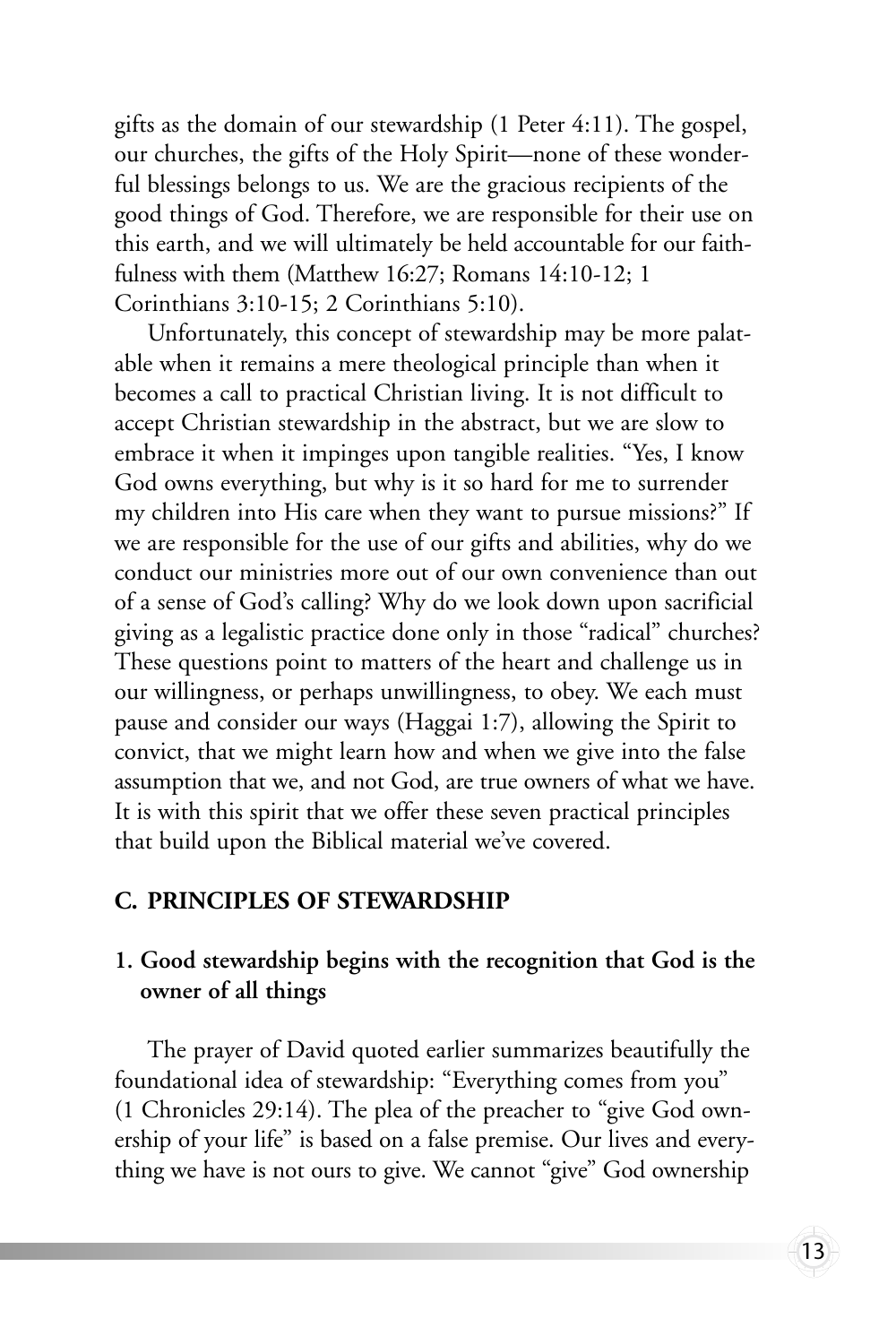of our material goods. He already owns it all. We can only recognize and submit to His ownership.

In addition to the parable of the faithful and unfaithful servants (Luke 12:42-48), there are other "stewardship" parables, most notably the parable of the unjust steward (Luke 16:1-13) and the parable of the talents (Matthew 25:14-20 and Luke 19:12-27). Taking these three parables together, we can set forth the next three principles about our stewardship before God.

#### **2. As Stewards We Are "Entrusted" with "Goods" to Care for as Part of Kingdom Discipleship Until the Return of the "Master" Jesus Christ**

A few points may be drawn from the parable of the talents concerning the ways in which God's entrusts His "goods" to us. First, the servants received different amounts. In the same way, not all of us are entrusted by God with the same things—some receive greater responsibilities, some lesser. Second, Matthew's version tells us that the master distributed the talents according to his servants' ability (Matthew 25:15). We can trust that God, in His providence, puts into our hands only what we can aptly handle. Third, the master expected an increase. Judgment came to the third servant for failing even to bring interest (Luke 19:23; Matthew 25:27). Likewise, God expects us to bear fruit in His Kingdom. Finally, in Matthew's version, the master is equally pleased with the second servant who yielded two talents as he is with the first who yielded five talents. We should not look at how God has dealt with others to evaluate how He deals with us. He is mainly concerned with our being faithful (Luke 12:42) with what we have been given.

#### **3. Earthly Resources Can Be Used for Eternal Purposes**

In Jesus' surprising parable of the shrewd manager (Luke 16), one of the key lessons taught is that worldly wealth can have eternal value. Jesus warned that money has the potential of becoming a controlling influence in our lives (16:13), and it had become so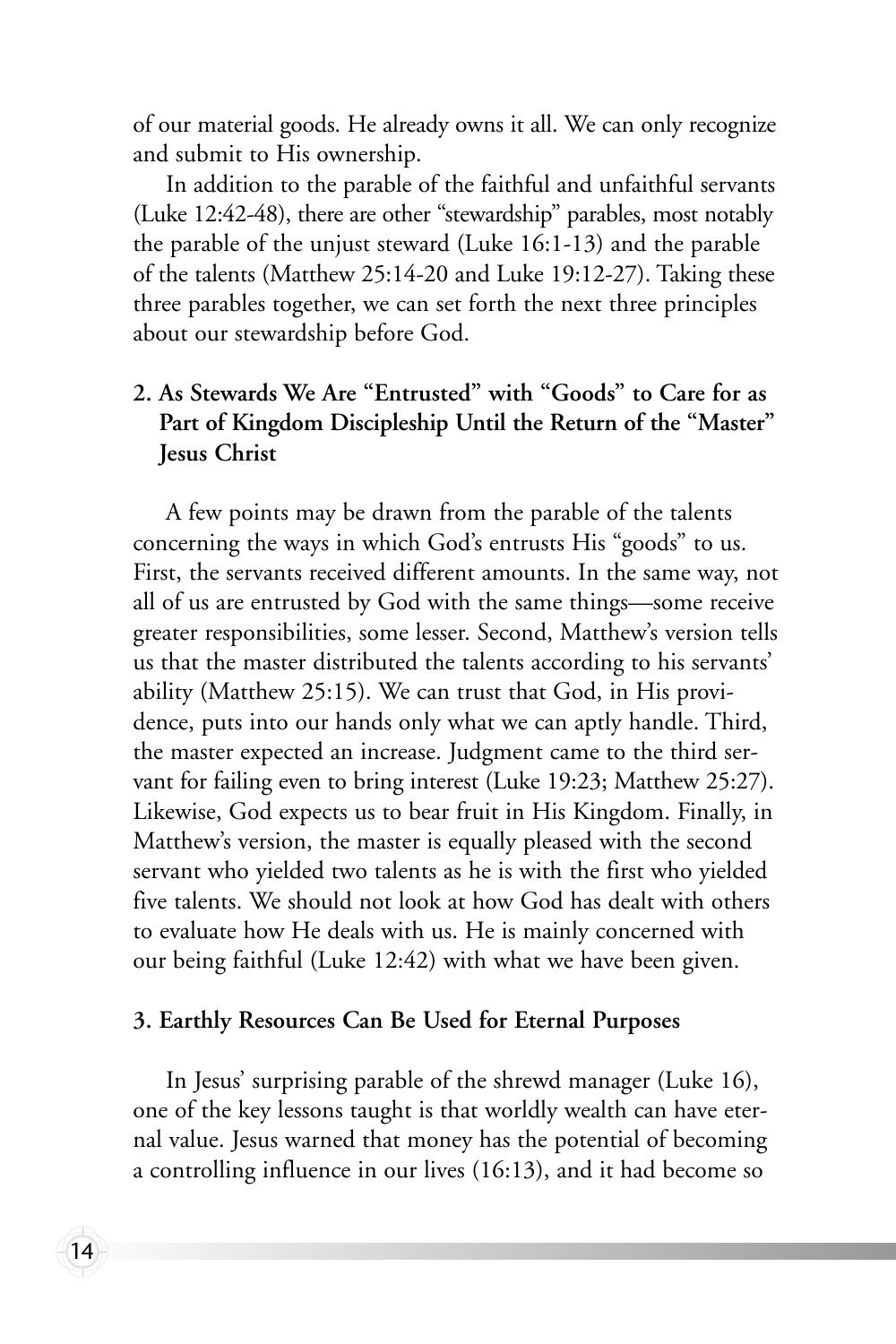in the lives of the Pharisees (16:14). Their earthly view of money caused them to place a wrong value on it (16:15). In contrast, we are to view money as a tool God can use to accomplish eternal work. Wise is the person who uses his earthly resources so that he may someday enjoy eternal returns on his investment (16:9). Certainly the New Testament promise can be applied to those who give financially to God's work, "God is not unjust; he will not forget your work and the love you have shown him as you have helped his people and continue to help them" (Hebrews 6:10).

#### **4. Our Stewardship Must Serve Not Our Own Purposes, But the Purpose of the Master, Jesus Christ**

The third servant in the parable of the talents did what appeared right in his own eyes but was judged for not obeying the will of the master. Indeed, the greatest punishment in the parable of the faithful and unfaithful servants comes to the servant who knew the master's will and did not do it (Luke 12:47). By contrast, the parable of the servant in Luke 17:7-10 reminds us of the primacy of obedience in the master-servant relationship. Even if we do everything God has asked us to do, we should remember that obedience is only a minimum expectation. We are in line for no special reward. We are simply serving our Master.

#### **5. As Stewards We Need a Balanced Picture of Hardship**

An important part of understanding stewardship is understanding God's view of hardship. For most Americans, it is easy to experience ongoing lifestyle inflation. This means that every year the bar is raised as to what constitutes normal living. Yesterday's want becomes today's need. As this occurs, we can take on a distorted view of hardship. Things that would have been considered routine aspects of life may now be considered hardships. A subtle shift can then occur where we believe that such hardship could not be a part of God's will. We begin to say, "That couldn't be God's will," simply because it is hard. But in fact, God has often called His

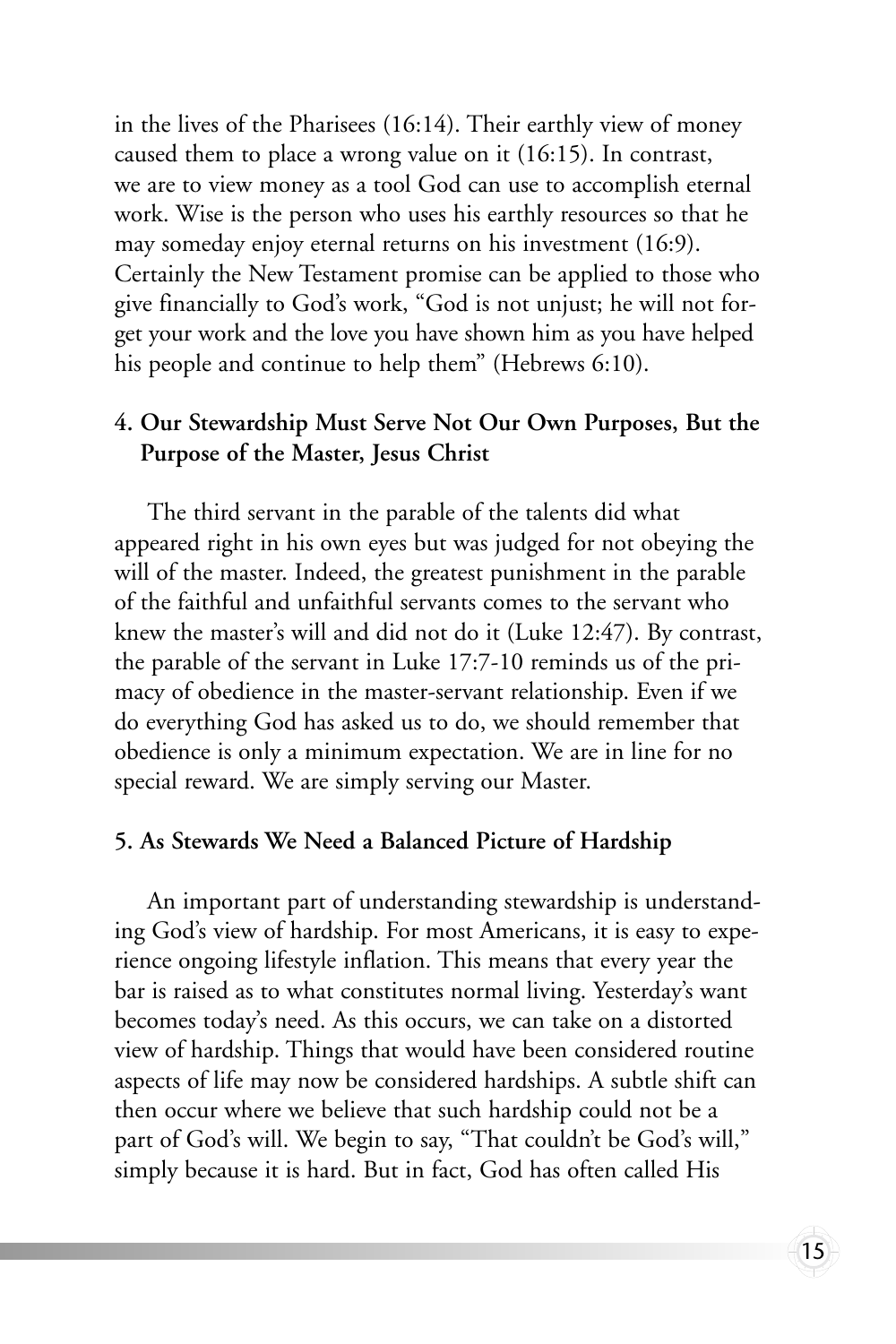people to hardship. There are several occurrences in the Gospels where Jesus addresses the issue of hardship. (Matthew 8:19-22; Matthew 10:22; Mark 10:45).

This is not to say that just because it is hard means that it is what God wants. A balanced view of hardship means that God's call on our lives should not be determined by what is most comfortable or most difficult. This principle is particularly important in an era of high debt. Minimizing debt, giving sacrificially, moving in new ministry directions may require a simpler lifestyle. For some, this may be an easy adjustment. For many others, however, this may involve significant hardship. If our picture of reality is skewed, we may end up dismissing such important steps because we are adverse to hardship.

#### **6. We Will Be Held Accountable for Our Stewardship**

In all three "stewardship" parables, there is a moment of reckoning. The unjust steward faces it at the beginning of the story when he is fired. The stewards in the parable of the faithful and unfaithful servants and the parable of the talents face it at the end when they are rewarded and punished. The New Testament reminds us of the Christian's day of reckoning before the Judgment Seat of Christ, sometimes referred to as the "Bema Seat" (2 Corinthians 5:10). Salvation is a free gift given by God's grace (Ephesians 2:8,9), yet each of us will still be judged by Christ to determine our rewards for how we have lived. Our redemption does not remove us from responsibility and accountability before God. The Covenant people of God will one day give an account for their stewardship (Matthew 16:27; 1 Corinthians 3:10-15). Paul tells the Romans that " . . . each of us will give an account of himself to God" (Romans 14:12). This means that we will have to give an explanation for what we did and why we did it. It will not only be an evaluation of deed but also an evaluation of the heart. The judgment for poor stewardship will not result in the loss of salvation, but there will still be loss: "If what he has built survives, he will receive his reward. If it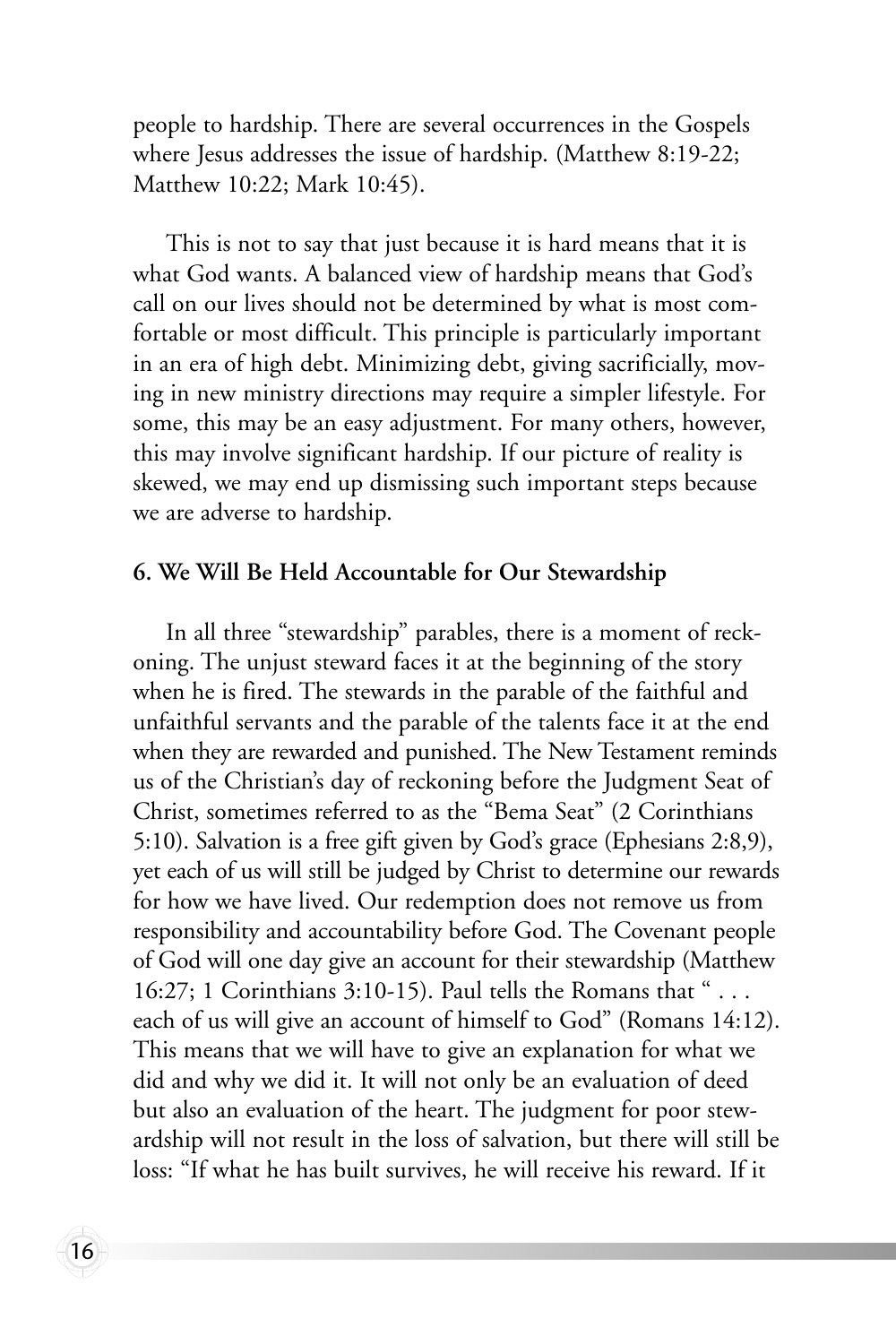is burned up, he will suffer loss; he himself will be saved, but only as one escaping through the flames" (1 Corinthians 3:14,15). To put it bluntly, He will be saved, but with the smell of smoke all over him.

#### **7. Our Stewardship Embraces the Spiritual and the Material**

We have already mentioned the New Testament passages that use the word *oikonomos* or *oikonomia* that describe the items over which Christians are stewards (the church, the gospel, spiritual gifts). There are other passages that do not contain these key words but still set forth items that properly fall under our stewardship care. The use of time and opportunities to minister (Ephesians 5:15,16) certainly must be governed with wise stewardship. Since our physical bodies are temples of the Holy Spirit (1 Corinthians 6:19), our care of them is also a stewardship. Finally, the Lord would be well pleased if the stewardship of our homes included the welcoming of others in hospitality (Hebrews 13:2; 1 Peter 4:9).

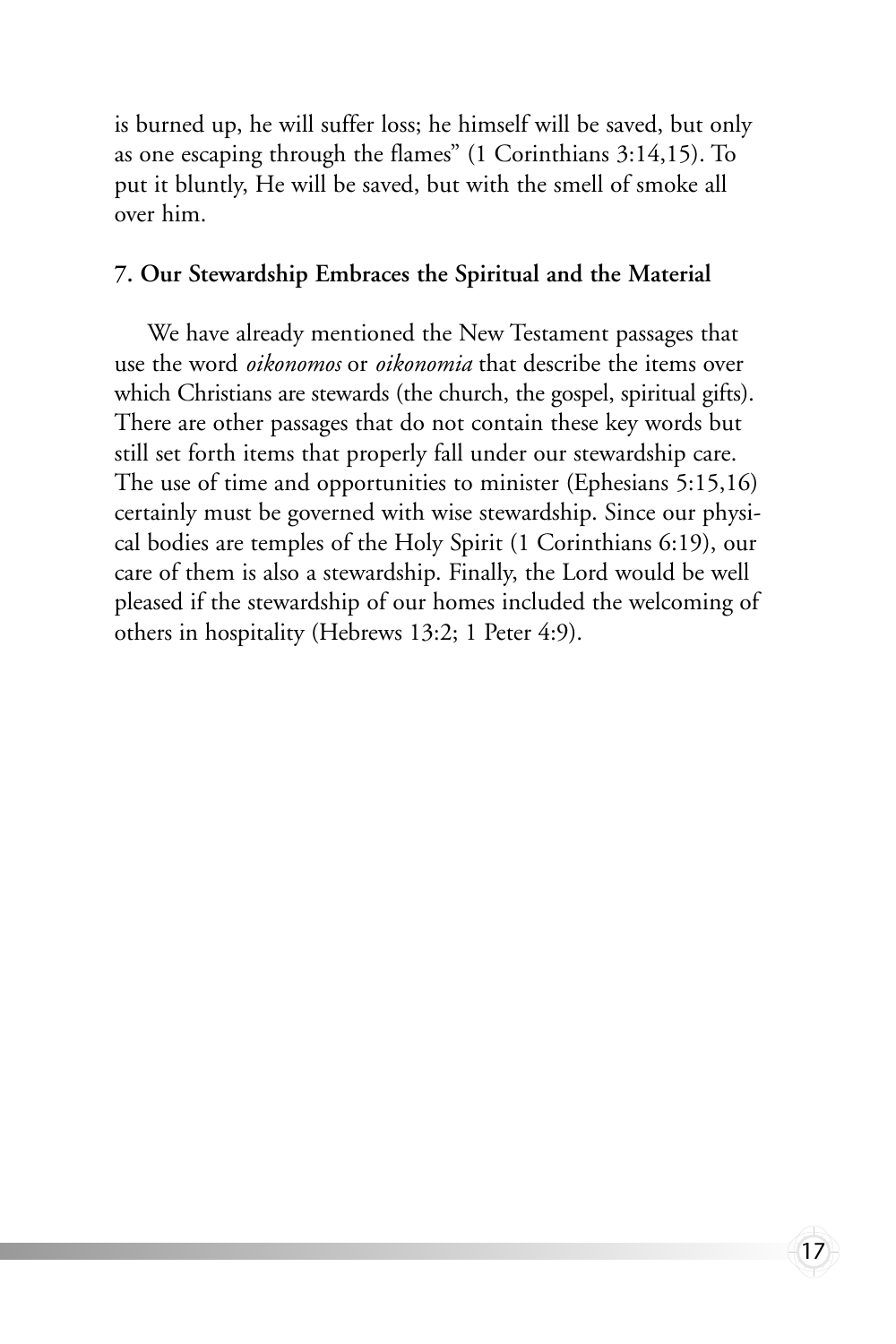

#### **SPIRITUAL WARFARE**

Why are Christians resistant to the issues of stewardship? Why do we not live as Jesus taught us to live? Two possible answers to these questions are hard-heartedness (we know what God says, and we don't care) and ignorance (we don't know because we haven't been taught). Certainly these are issues that need to be addressed, but could it be we are overlooking another possible cause?

In our Western sophistication we have often neglected the influence of the spirit-realm.

Jesus made reference to the presence of spiritual warfare in relation to stewardship in Matthew 6:19-24:

<sup>19</sup>Do not store up for yourselves treasures on earth, where moth and rust destroy, and where thieves break in and steal. 20But store up for yourselves treasures in heaven, where moth and rust do not destroy, and where thieves do not break in and steal. 21For where your treasure is, there your heart will be also.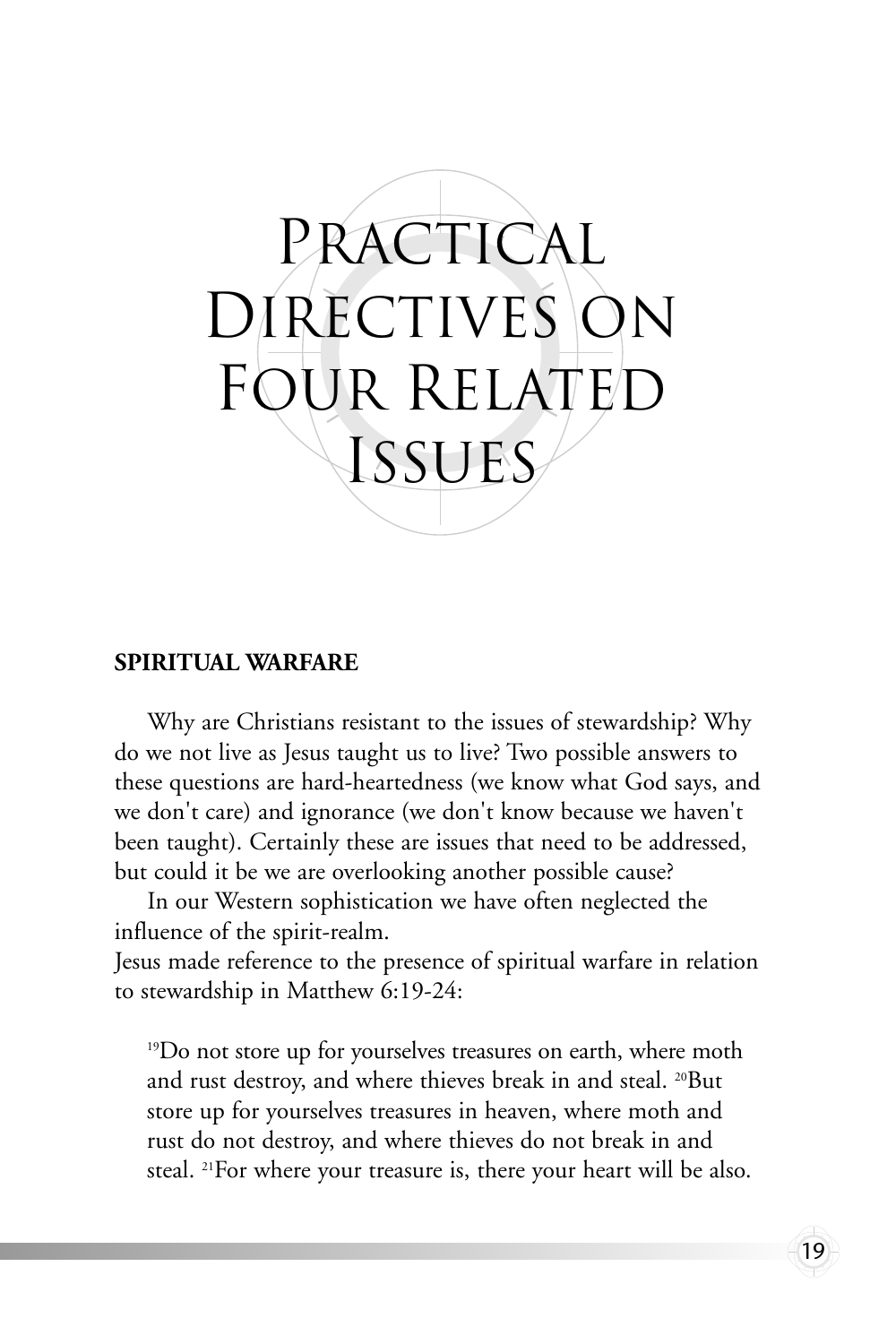$22$  "The eye is the lamp of the body. If your eyes are good, your whole body will be full of light. <sup>23</sup>But if your eyes are bad, your whole body will be full of darkness. If then the light within you is darkness, how great is that darkness!" 24No one can serve two masters. Either he will hate the one and love the other, or he will be devoted to the one and despise the other. You cannot serve both God and Money.

Note in this passage the strongly worded statement that one cannot serve two masters (kurios = Lord). In particular, these two masters, God and Money (v. 24), are diametrically opposed and cannot coexist. The impossibility of serving both is expressed well by the metaphor of servitude. There is no such thing as a slave's "part-time" obligation to his owner. A master's control over his slave was total and complete. One writer puts the conflicting demands of the two "masters" this way:

The one commands us to walk by faith, and the other commands we walk by sight. The one calls us to be humble and the other to be proud. The one to set our minds on things above and the other to set them on things below. One calls us to love light, the other to love darkness. The one tells us to look toward things unseen and eternal and the other to look at things seen and temporal.

Could it be that Jesus' slave imagery is a clue that He views a believer's allegiance to money as a form of spiritual bondage? Certainly those who have ministered to parishioners who live under the rule of materialism, workaholism, gambling and the bitter fear of losing what they have, know that there is an oppressive and binding nature to these sins. Jesus' personification of "Money" or "Mammon" (Greek: *mamonas*, derived from Aramaic) may be more than a mere literary device. We must be open to the possibility that He is speaking of Mammon as a demonic spirit, a rival god, a ruling principality.

Many today indeed take the word "Mammon" in Matthew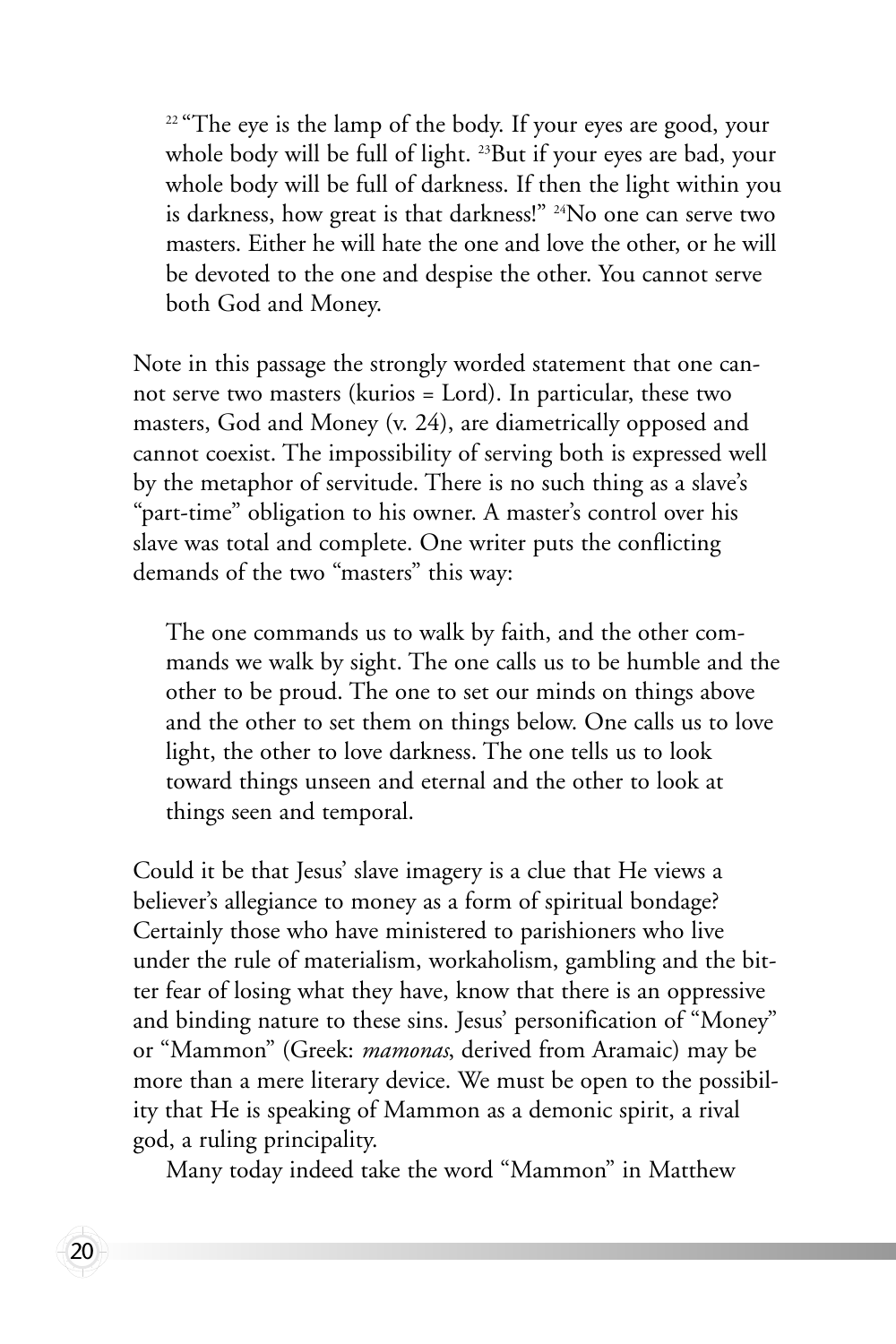6:24 this way. Richard Foster, in his book, *Money, Sex and Power*, says Mammon is a spiritual power that seeks to dominate our lives. One pastor has suggested that the root of this word comes from a mining term meaning to dig in the earth; to find one's sustenance in the ground. The picture is that of a man digging and clawing at the earth, constantly looking downward, drawing his life not from above, but from the world below. Though a word's meaning can never be derived from its etymology, we nevertheless have a convenient picture illustrating the spiritual bondage of a person for whom wealth has become a God-substitute. Those ruled by Mammon suffer under the satanic lie that man-made things (employers, the stock market, one's own toil, and even luck) are their providers instead of God, their true Provider.

There is certainly a "spirit of Mammon" that is active in the United States of America. Christians must therefore be alert and ready to employ the weapons of spiritual warfare, not only in extraordinary situations involving the occult and demonic manifestations, but also in the ordinary world of wage earning, bill paying and tithing. A life of good Christian stewardship is a spiritual battle that must be waged and won.

There are many different understandings of how to go about spiritual warfare. Some of these are extremely controversial. Here is a method of spiritual warfare that will be widely accepted. It is also a good course of action even if the manifestation is not primarily demonic. Whatever spirit appears to be manifesting—pride, greed or anger for example—live out the opposite spirit. In Proverbs 15:1, we read, "A gentle answer turns away wrath." When a person is exhibiting anger or wrath, the best course of action is to respond with the opposite spirit—gentleness. Jesus instructed us to respond to cursing with blessing and to pray for those who are mistreating us (Luke 6:28).

Where a spirit of pride has taken over, nothing will expose it like a spirit of humility. A missionary with Youth With A Mission tells of an outreach in a large South American city. During the first few days they had little success in their evangelism. Several of the team members had been verbally abused, and all of them had been

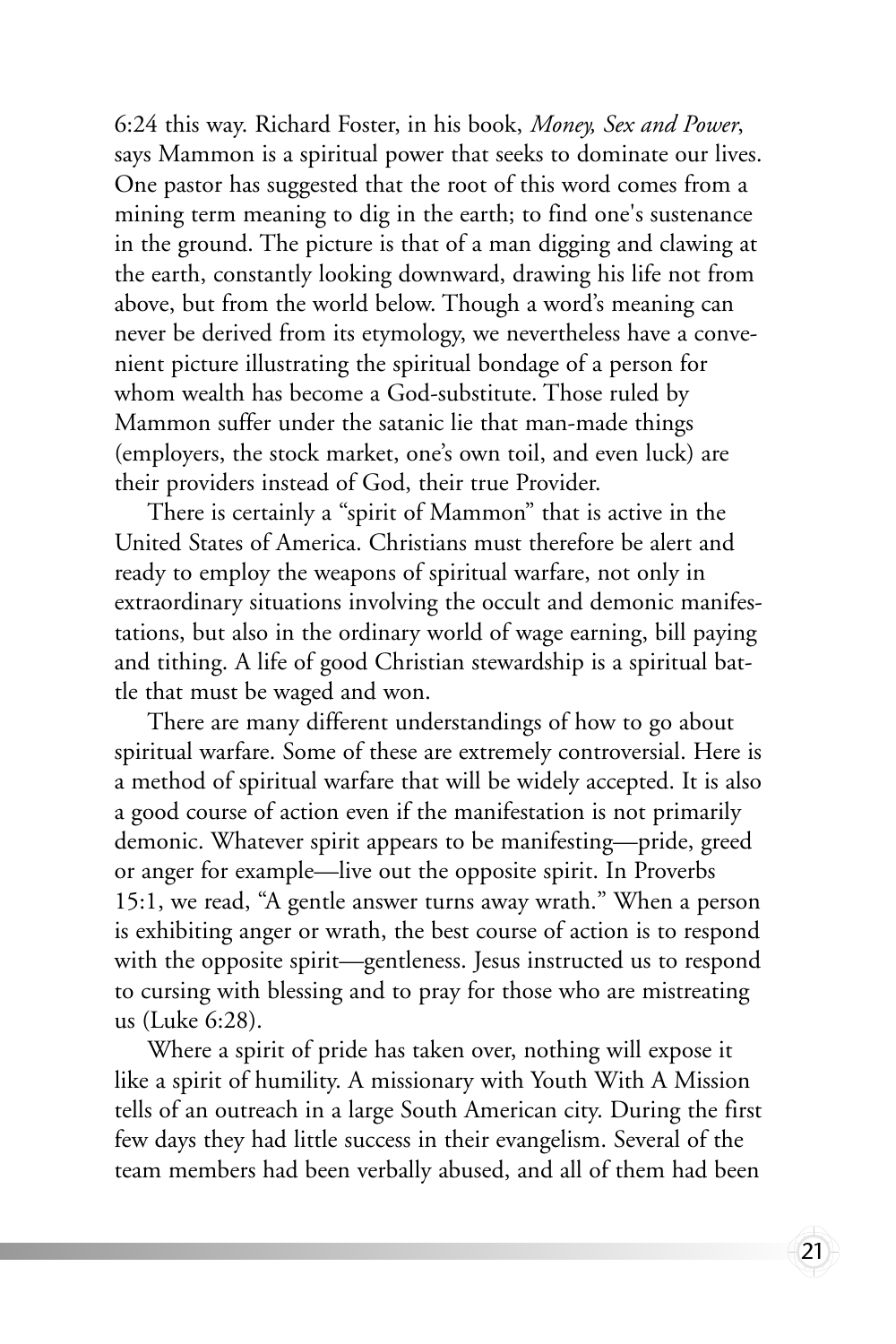openly mocked. No one would even take the tracts the street teams were trying to hand out. They decided to fast and pray for a day to see if they could discern what was going on in the realm of the spirit. Several of the team members sensed that there was a strong spirit of pride over the city that needed to be broken before the gospel could go forth. After further prayer, they decided to respond with symbolic acts of humility throughout the city. Team members scattered and knelt on street corners to pray for the people of the city. They began to offer themselves for humble acts of service throughout the business district. Some voluntarily cleaned filthy bathrooms and emptied trash for shops and restaurants. Within twenty-four hours something dramatic and supernatural began to take place. People began to listen when they shared their faith. They took their tracts and actually read them. Team members began to ask people if they could pray for them, and many graciously received Christ in the middle of crowded sidewalks. Prior to their acts of humility, no one had received Christ. By the end of the week, more than 300 people had said, "Yes," to Jesus, praying with the team members to be born again. Was there really a demonic spirit of pride over that city? We do not know. But whether a stronghold is rooted in the demonic or the sin-hardened hearts of people, living out the opposite spirit can bring the light and freedom of God.

This directly relates to the spirit of Mammon in our culture. Whether this is demonic or not, our response should be the same—practice the opposite spirit by the grace of God. Where there is greed, let generosity abound. Where materialism and worldly wealth have become all important, let the church of Jesus Christ live by a different economy—one ruled by the King of love and generosity, Jesus Christ. "For you know the grace of our Lord Jesus Christ, that though he was rich, yet for your sakes he became poor, so that you through his poverty might become rich" (2 Corinthians 8:9). This verse describes the ultimate generosity of the God-Man Christ Jesus, "Who, being in very nature God, did not consider equality with God something to be grasped, but made himself nothing, taking the very nature of a servant, being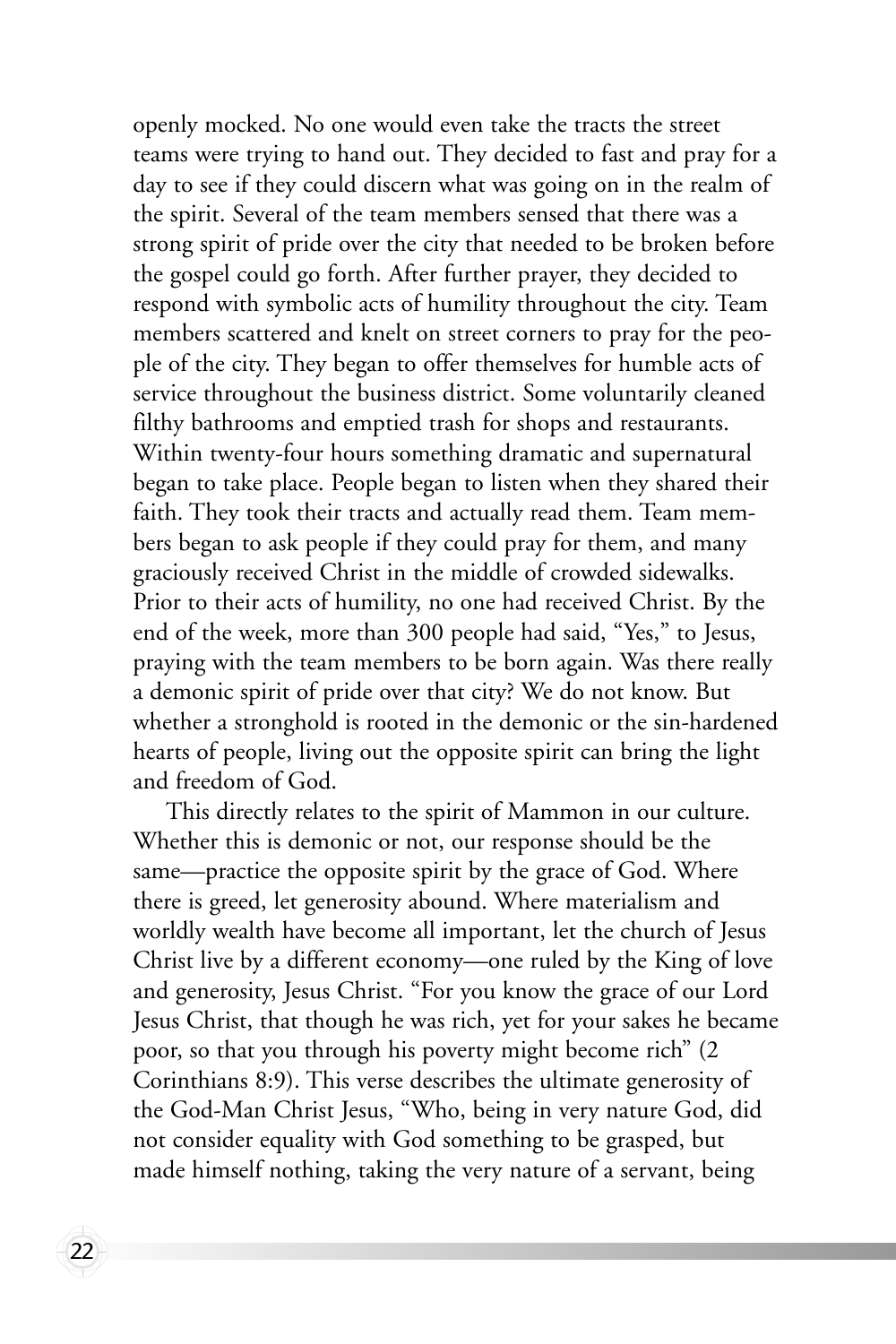made in human likeness" (Philippians 2:6,7). Jesus freely gave of Himself and generously laid aside His rights and privileges that we could be free. Jesus became poor for us, so that we through His poverty might become rich. This is the ultimate act of generosity. Jesus' intention was that His disciples would follow His example.

#### **THE HEALTH-AND-WEALTH GOSPEL**

Does God promise to bless His children with health and wealth? Many of us have encountered preachers and writers in the health/wealth/prosperity movement who have led many to believe that the answer is a resounding, "Yes." We love these Christian brothers and sisters like family, but we believe they are in error in some significant areas.

Before we speak words of correction, allow us to offer a word of caution to those, including ourselves, who are prone to denouncing the faith movement harshly. First, as we disagree we must refrain from being censorious and judgmental. If, in our effort to speak the truth, we hurt and slander, we will not only lose the opportunity for godly correction, but we will invite God's discipline on our own heads. Second, as we bring correction we must be careful not to cast away God's truth in the process. A parallel situation will illustrate what we mean. For the past thirty years God has been restoring the use of spiritual gifts to the Church, particularly the so-called "miraculous" ones (e.g. healing, prophecy, etc.). It has been said concerning the gifts, "Disuse is not the answer to misuse, but rather right use is the answer to misuse." In the same way, we must be careful not to abandon some of the examples in Scripture about God's material blessing.

With these cautions in mind, we may identify a few extremes to which the health-and-wealth gospel has fallen prey. First, we must reject as unbiblical the suggestion that God has set up universal laws of prosperity that govern the cosmos, put into operation by faith and positive confession (name it and claim it). Second, we must reject as unbiblical the claim that God wants to meet not only the believer's every need but to grant every desire as well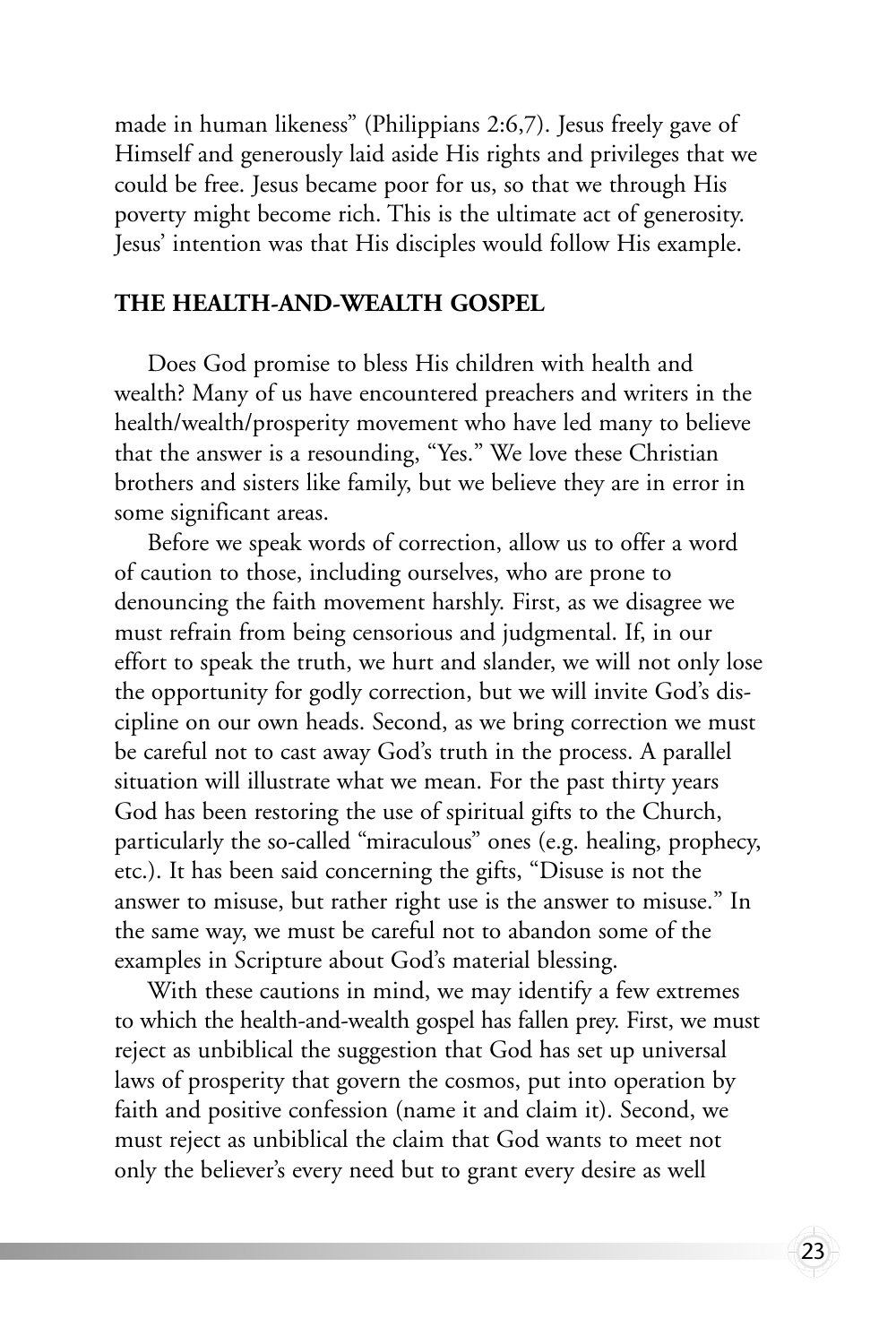("King's kids ought to ride in Rolls Royces"). Finally, we must reject as unbiblical the claim that Jesus died to redeem man from poverty and that a believer who is poor has dishonored God because he has failed to appropriate the deliverance from poverty provided in the Atonement.

On the other hand, our misgivings about the health-andwealth gospel must not lead us to devalue scriptural passages that show God's desire is to bless and even prosper His children. The Old Testament describes many examples of people whom God materially blessed: Abraham (Genesis 13:2,6), Isaac (Genesis 26:13,14), Jacob (Genesis 32:9-12), Job (Job 1:3; 42:10) and Solomon (1 Kings 3:13). According to Deuteronomy, God used prosperity to confirm His covenant with Israel and to teach the nations to fear them (8:18; 28:8-10). The familiar verse, "This is the day that the Lord has made" (Psalm 118:24) is followed by a less familiar plea for success: "O Lord do save, we beseech Thee; O Lord, we beseech Thee, do send prosperity" (Psalm 118:25 *NASB*). Ecclesiastes sanctions satisfaction from food and drink by affirming that such enjoyment is not sinful but a gift from God (2:24,25). The New Testament, while it focuses less on material blessings and more on spiritual blessings, nevertheless affirms that we should enjoy the material things God gives us. The early Christians "partook of food with glad and generous hearts, praising God" (Acts 2:46,47). Paul, in spite of his warnings about riches, tells Timothy that even wealthy people should set their hopes on God "who richly furnishes us with everything to enjoy" (1 Timothy 6:17).

Yet this teaching on God's desire to bless stands in tension with other passages, especially in the New Testament, that warn against riches. Jesus condemned the rich fool (Luke 12:13-20) and warned about how hard it is for a rich man to enter into the Kingdom of God (Luke 18:24,25). How do we reconcile the positive and negative teachings on wealth? The best way is still to affirm that wealth is not evil in and of itself. It is our attitude toward wealth, namely our desire for it, that can make its possession evil (1 Timothy 6:9,10).

But if, as we said earlier, God's desire is to bless, what should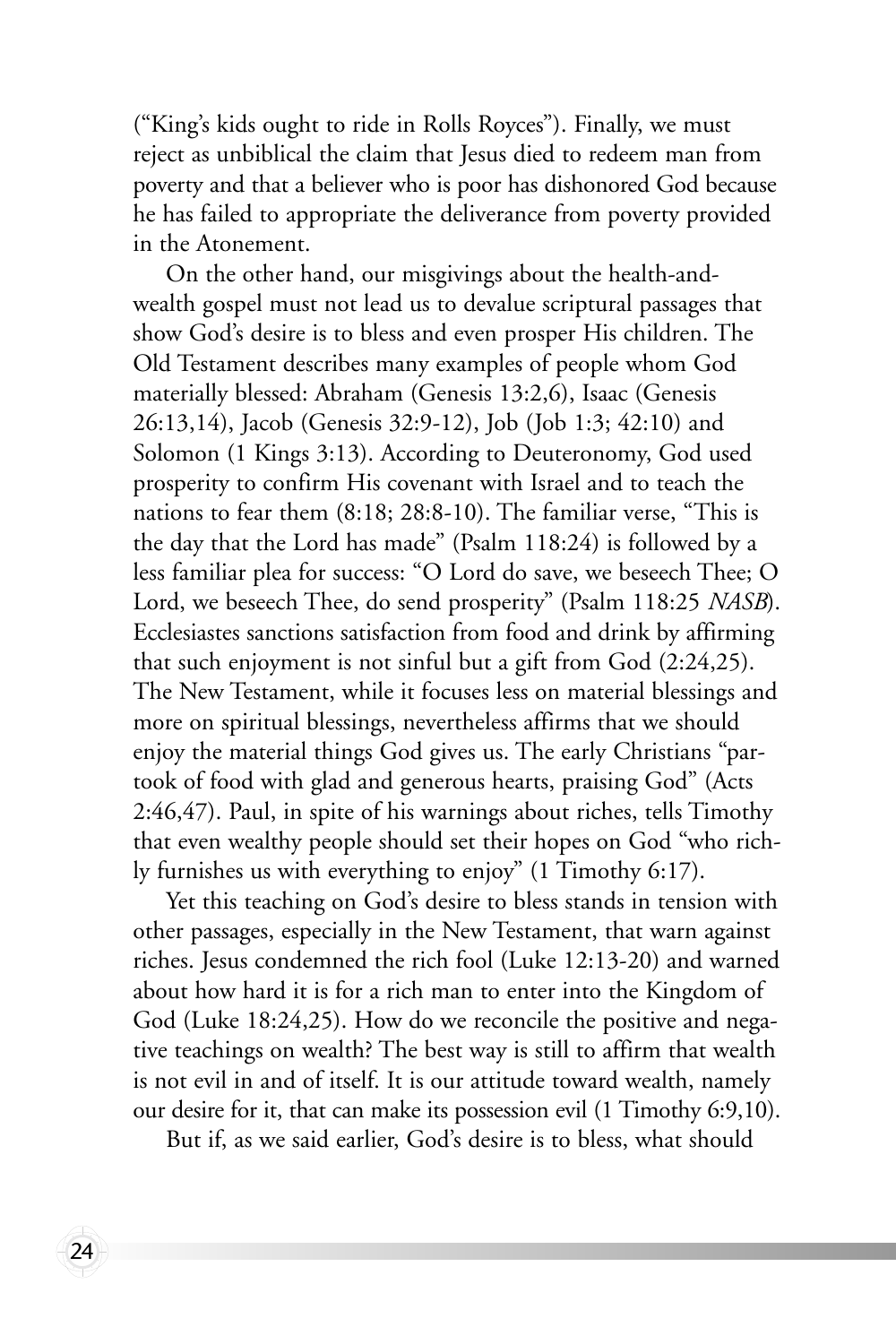we make of believers who are in poverty? We must first affirm, against the health-and-wealth gospel, that there is no shame in being poor. Jesus himself had "nowhere to lay his head" (Luke 9:58). Paul described himself as "ill-clad" and "homeless" (1 Corinthians 4:11). Jesus pronounced a blessing on the poor: "Blessed are you who are poor, for yours is the kingdom of God" (Luke 6:20). James tells us that God has " . . . chosen those who are poor . . ." to be rich in faith (James 2:5). God is in no way dishonored by believers who have little or no possessions.

On the other hand, we must affirm that material poverty is part of the curse of our fallen world. There are, of course, persons who choose a simple lifestyle out of obedience to the call of God, but we are not addressing their situation. We are addressing those believers who have been "taken by" poverty, and who have not chosen it. It is time to reconsider writers like Ron Sider, who, while acknowledging that not all instances of poverty are immediately caused by sin, recognizes that "poverty and suffering are not inherently good. They are tragic distortions of God's good creation." In this sense, poverty is much like sickness or disease. God in His sovereignty allows men and women to suffer from physical ailments, yet it is never His pleasure or delight that they do so. In the same way, though it is "God's will" that some remain poor, and even if He comforts them through the trial and uses the experience as a vehicle for their growth, it is never "God's wish" that they lack what they need. The poverty that remains among God's people is a sign not that the Kingdom is "now," but that it is still "not yet."

For this reason, we call upon pastors and leaders in The Christian and Missionary Alliance to challenge the poor in their congregations away from the false belief that God wishes for them to remain in their poverty. It is said that the Hebrew word for "be prosperous" (*tsalach*) means "to push forward; to break out mightily." If this is so, it serves as an apt word picture for what God desires for them as part of the advancement of His Kingdom. Poverty carries with it the idea of being bound up and contained. Prosperity would then be the poor person "breaking free" from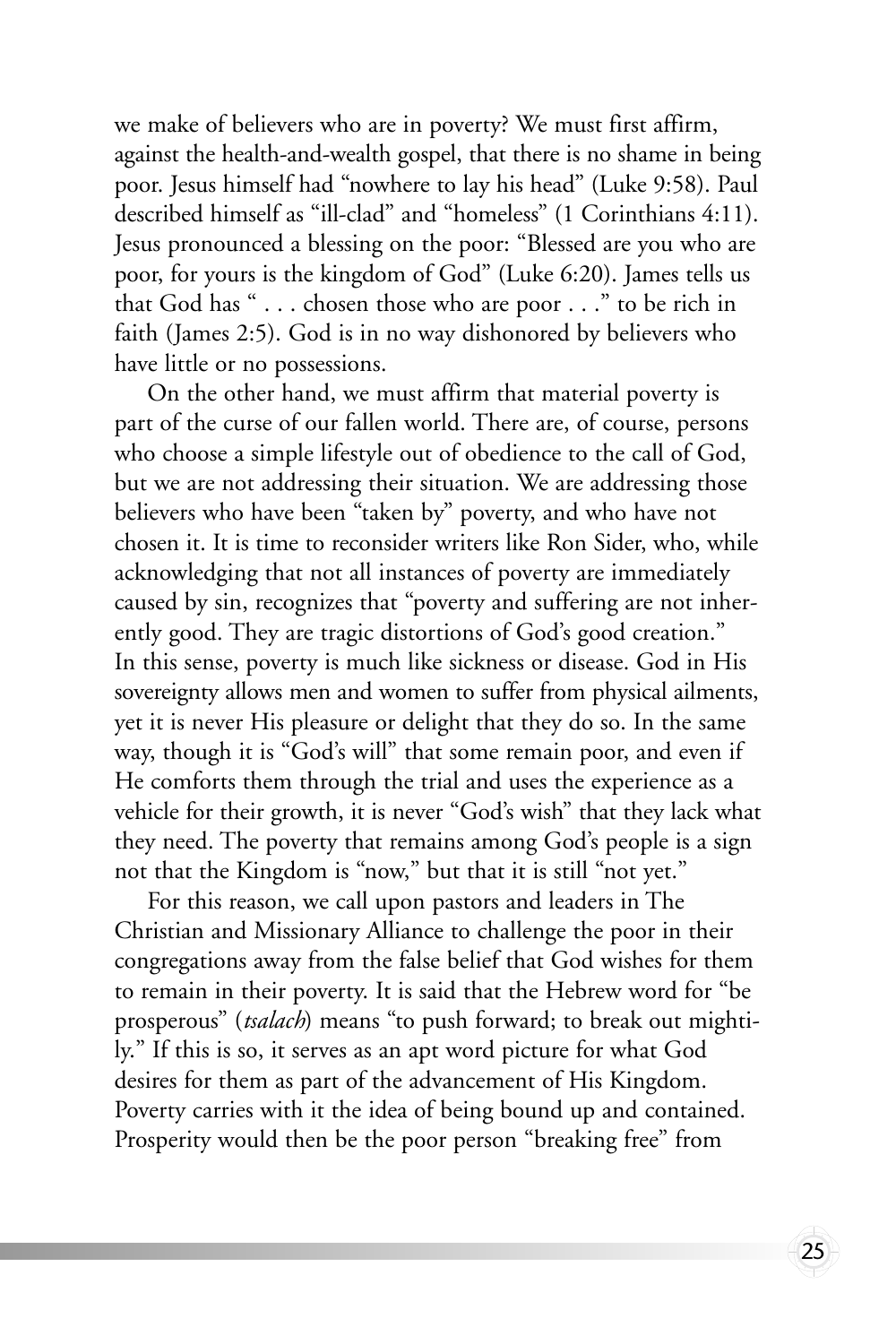that which keeps him or her confined, kept from enjoying the good gifts that God wishes to bestow.

But from a Kingdom vantage point, how does a person "break free" and experience the blessing of God? Here we must refrain from the health-and-wealth gospel's tendency to trumpet "success formulas" and "rules of prosperity" that all but guarantee affluence to the faithful. Yet, as wrongheaded as the prosperity movement is, its error lies merely in the *distortion* of principles that are biblically true. In Jesus' parables, which stewards are the ones who receive the master's blessing? The ones who were faithful with the talents they were given!

We mentioned earlier that the rewards (Luke 12:44; 19:17,19; Matthew 25:21-23) and punishments (Luke 12:46; 19:24; Matthew 25:30) in the parables are primarily eschatological, but that in the "realized eschatology" of the Kingdom, they may be experienced in token form now. Without drawing dogmatic conclusions, we should be open to the possibility that material prosperity and poverty can be the result of our faithfulness and unfaithfulness in the use of God's wealth. Of course, we recognize that there are a variety of poverty situations in the church today, and that their immediate causes are complex, which serves to warn against simple solutions. And we recognize that biblical teaching we have offered resembles the teaching in the Book of Proverbs: more general principle than specific promise (see, e.g. Proverbs 3:9,10). Nevertheless, the Bible appears to connect faithful stewardship with material blessing.

Two additional Old Testament passages bear out this link. First, Haggai testifies that the returning exiles, after becoming preoccupied with their own homes and forsaking the rebuilding of the Temple, suffered terrible poverty at the hand of God: "You have planted much, but harvested little. . . .You earn wages, only to put them in a purse with holes in it" (Haggai 1:6). But Haggai also testifies that when they reordered their priorities and began to spend their lives on God (1:12), the curse that had been on their crops, their livestock and their finances was lifted. The "holes in their purses" were closed. The crops in their fields began to yield good fruit. The material blessings of their God began to flow.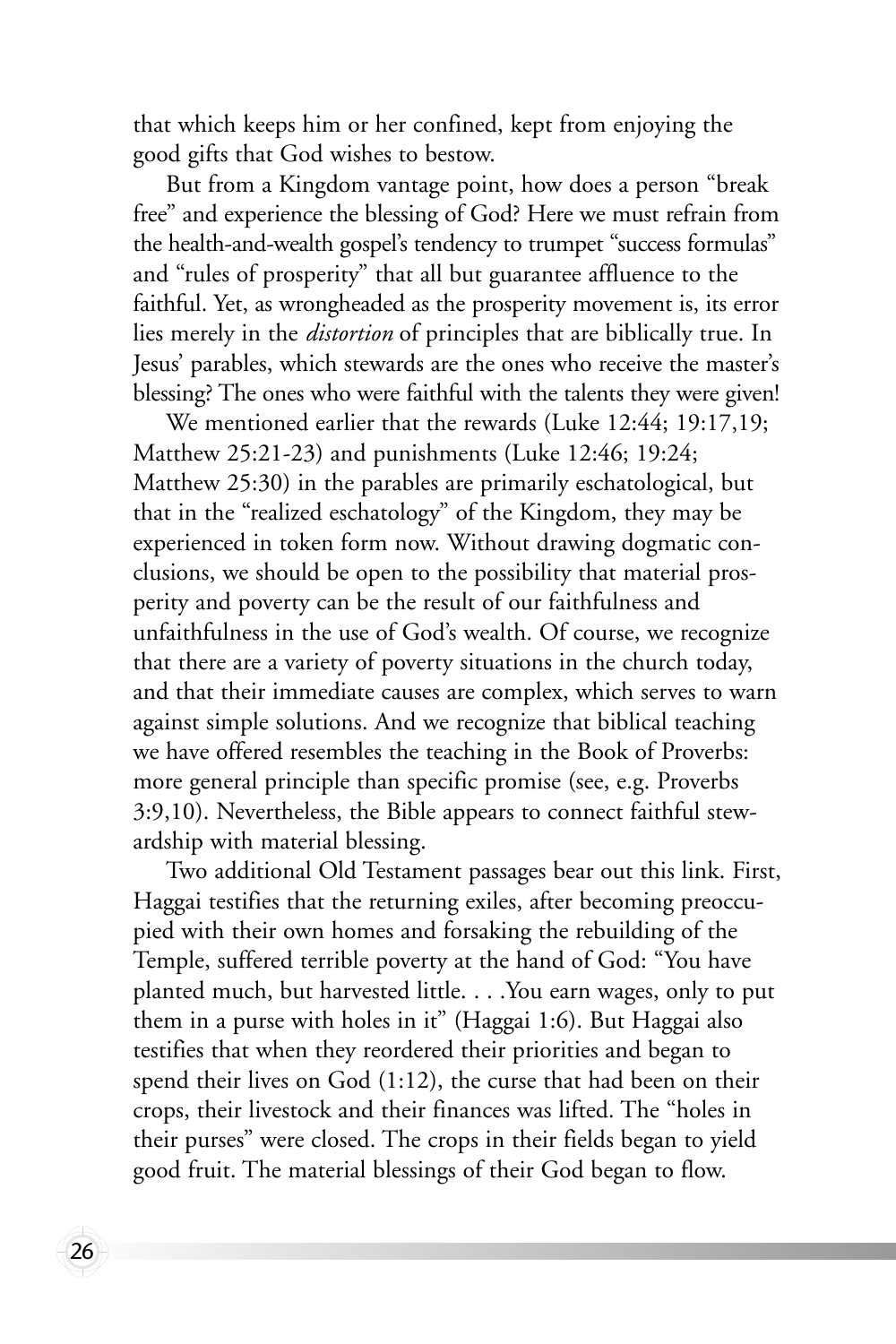Second, Malachi proclaimed that the people of Israel during the Persian period were under the curse of God for robbing Him of His tithes and offerings (Malachi 3:9). But Malachi then offers to the people this promise, "Bring the whole tithe into the storehouse, that there may be food in my house. Test me in this . . . and see if I will not throw open the floodgates of heaven and pour out so much blessing that you will not have room enough for it" (3:10). Once again, the connection between faithful stewardship and material blessing is clear.

Our contention is that if the church embraces the reign and rule of God in the management of all its possessions, then it will see, as a by-product of the advancement of the Kingdom, a powerful liberation of God's people. Christians will be released from their bondage under the spirit of Mammon, which keeps them impoverished, and be lifted to the joys of God's material blessing. If or when this happens, the Church must remember Luke 12:48: " . . . From everyone who has been given much, much will be demanded; and from the one who has been entrusted with much, much more will be asked." It must be ready to preach the importance of generosity, hospitality, tithing and caring for the poor. Christians must strike a balance between the enjoyment of, and detachment from, their possessions. It is said that John Wesley often earned more than 1,400 pounds a year through the sale of his books, yet he normally spent less than thirty pounds on himself annually. The surplus he generously gave away. He wrote, "If I leave behind me ten pounds [when I die], you and all mankind bear witness against me that I lived and died a thief and a robber." Wesley's self-abasement may seem radical and extreme, but it stands as a fine example of a Kingdom mentality over one's wealth. Richard Foster wisely says, "We need instruction on how to possess money without being possessed by money. We need to learn how to own things without treasuring them. We need the disciplines that will allow us to live simply while managing great wealth and power." This is the goal for our role as stewards in the Kingdom of God that Jesus came to inaugurate.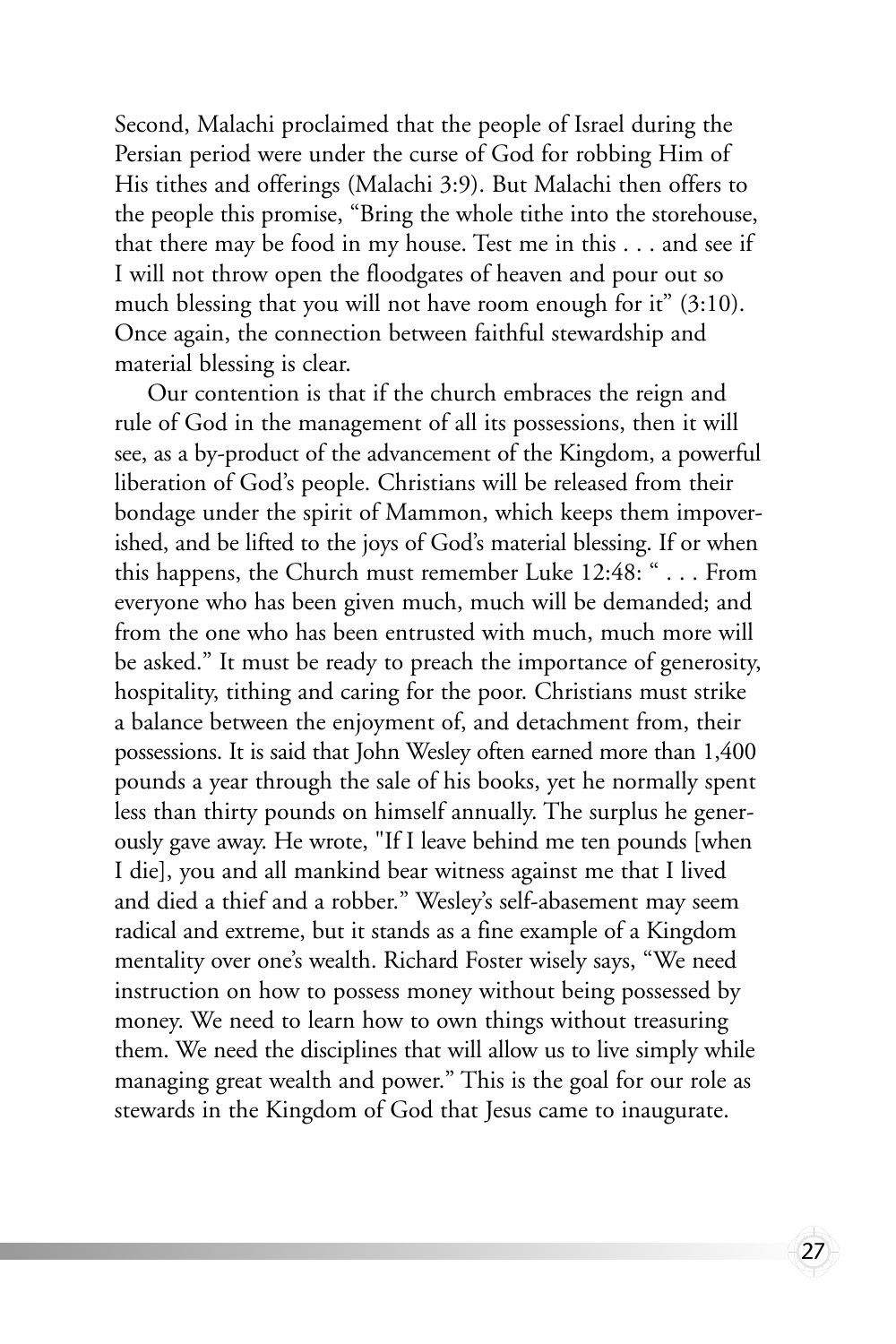#### **THE SPIRIT OF THE TITHE**

Christians today disagree over the place of the tithe in the theology of stewardship. The intricacy of the debate is well illustrated by the interpretation of Abram's giving a tenth of his military spoils to Melchizedek, the first instance of the tithe in Scripture (Genesis 14:20).

Historically, the tenth, or a tithe, has always been symbolic of the whole. Immediately after the Genesis 14 event, Abram aligned his heart to God, the creator and possessor of all things (v. 22). The tithe was a token symbol affirming that the whole belonged to God. Viewed this way, the amount or percentage given is not the issue with God. Rather, it is the spirit or the heart behind the gift. This, of course, does not mean the specifics of amount or percentage are unimportant. Perhaps it is best to affirm that both the heart and the "specifics" must come together as a single point of concern in the life of the disciple.

The spirit behind the tithe or "the spirit of the tithe" is seen and emphasized throughout the history of God's people. We have already mentioned how Abram gave with no strings attached from a heart aligned to God (Genesis 14:22). But sadly we see this heart diminish with Jacob, who, in Genesis 28:20-22, offers the second instance of a tithe. Jacob, the so-called "heel-grabber," tries to "strike a bargain" with God:

<sup>20</sup>Then Jacob made a vow, saying, "If God will be with me and will watch over me on this journey I am taking and will give me food to eat and clothes to wear <sup>21</sup>so that I return safely to my father's house, then the LORD will be my God<sup>22</sup>and this stone that I have set up as a pillar will be God's house, and of all that you give me I will give you a tenth."

In essence he is saying, "OK God, here's the deal: If You do all these things for me, THEN, You will be my God and I will give you 10 percent!" The spirit of the tithe that was behind his father's gift begins to wane in his own distorted covenant.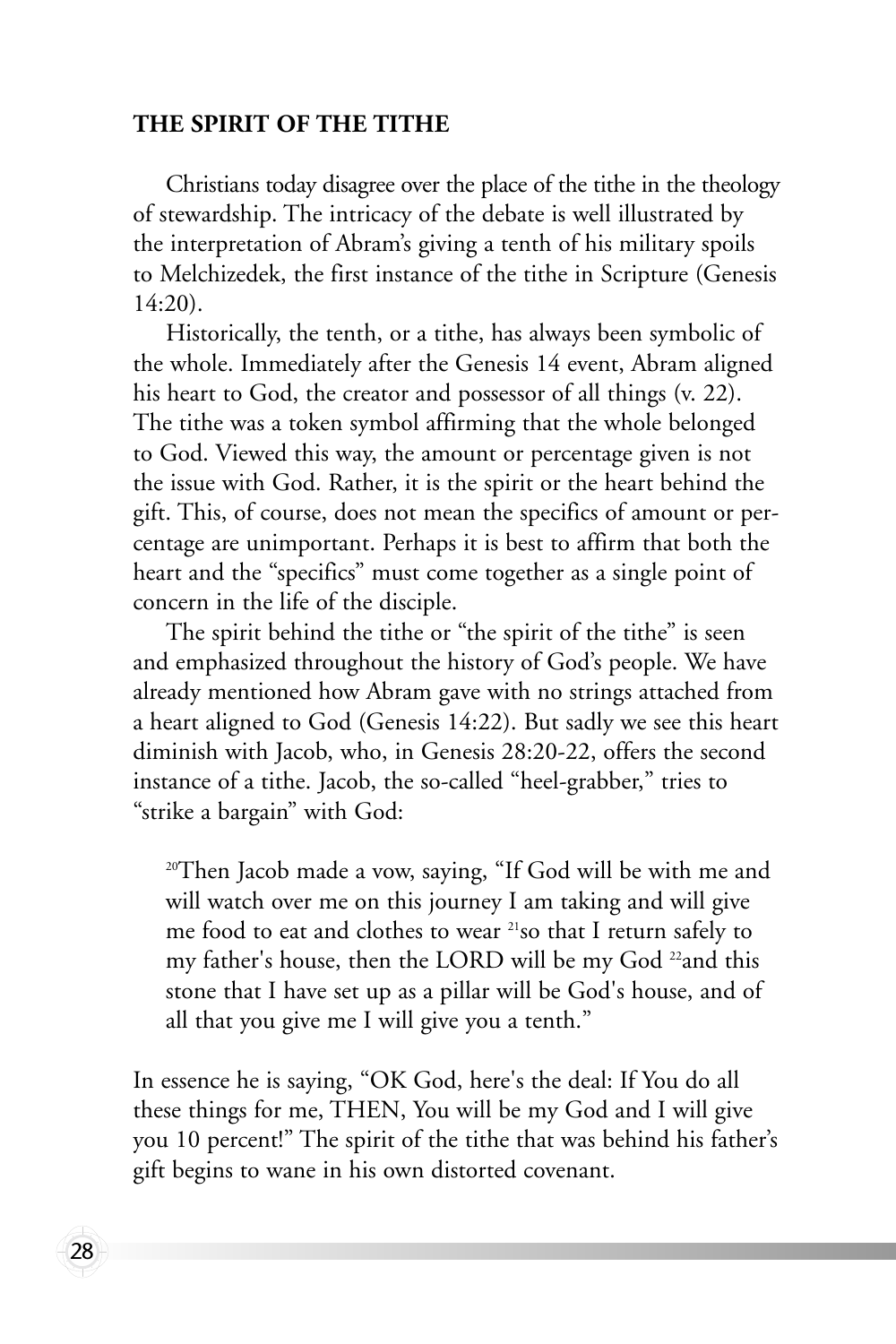We mentioned earlier the various tithes in the Mosaic Law (Numbers 18:21-24; Deuteronomy 12:6,7; 14:22-29), but again, God's desire was for their hearts to be aligned to His heart first. Deuteronomy 14:23 says the purpose of the tithe was "so that you may learn to revere the Lord your God always." They were to give God the first and best of what they earned as an ongoing reminder that all they had belonged to Him. The law was never to be "performed" as perfunctory obligations. It was intended to be an expression of a grace-birthed heart relationship with God. The spirit of the law was always more important to God than the letter of the law and correspondingly, the spirit of the tithe was always more important to God than the letter of the tithe.

The spirit of the tithe among the Pharisees of Jesus' day had all but disappeared (Matthew 6:2-4). In one passage, Jesus affirms the tithe but rebukes the Pharisees for losing the spirit behind it: "You give a tenth of your spices—mint, dill and cummin. But you have neglected the more important matters of the law—justice, mercy and faithfulness. You should have practiced the latter, without neglecting the former" (Matthew 23:23). Once again, the heart of the matter is the matter of the heart (cf. Matthew 6:21).

Of course, there is a danger to this teaching on the spirit of the tithe. Some may say in response, "My heart is right with God—I don't have to give." Our reply is that this is a deceived position that is not built upon the testimony of Scripture. It comes from the spirit of Mammon and not the Spirit of God. The one harboring this mindset is like the person who sins against his brother and then says, "I've confessed the sin in my heart before God. I don't have to make the situation right." The Spirit of God seeks not the "saying" alone, but also the "doing." In the words of James, "Faith without works is useless" (James 2:20). On the other hand, we must be just as quick to affirm the converse. Just as claiming the right heart without giving is wrong, so also giving without the right heart is equally wrong. The parable of Pharisee and the tax collector (Luke 18:9-14) reminds us that tithing is not to be regarded as a spiritual cure-all. What justified the non-tithing tax collector and condemned the tithing Pharisee was the state of their hearts.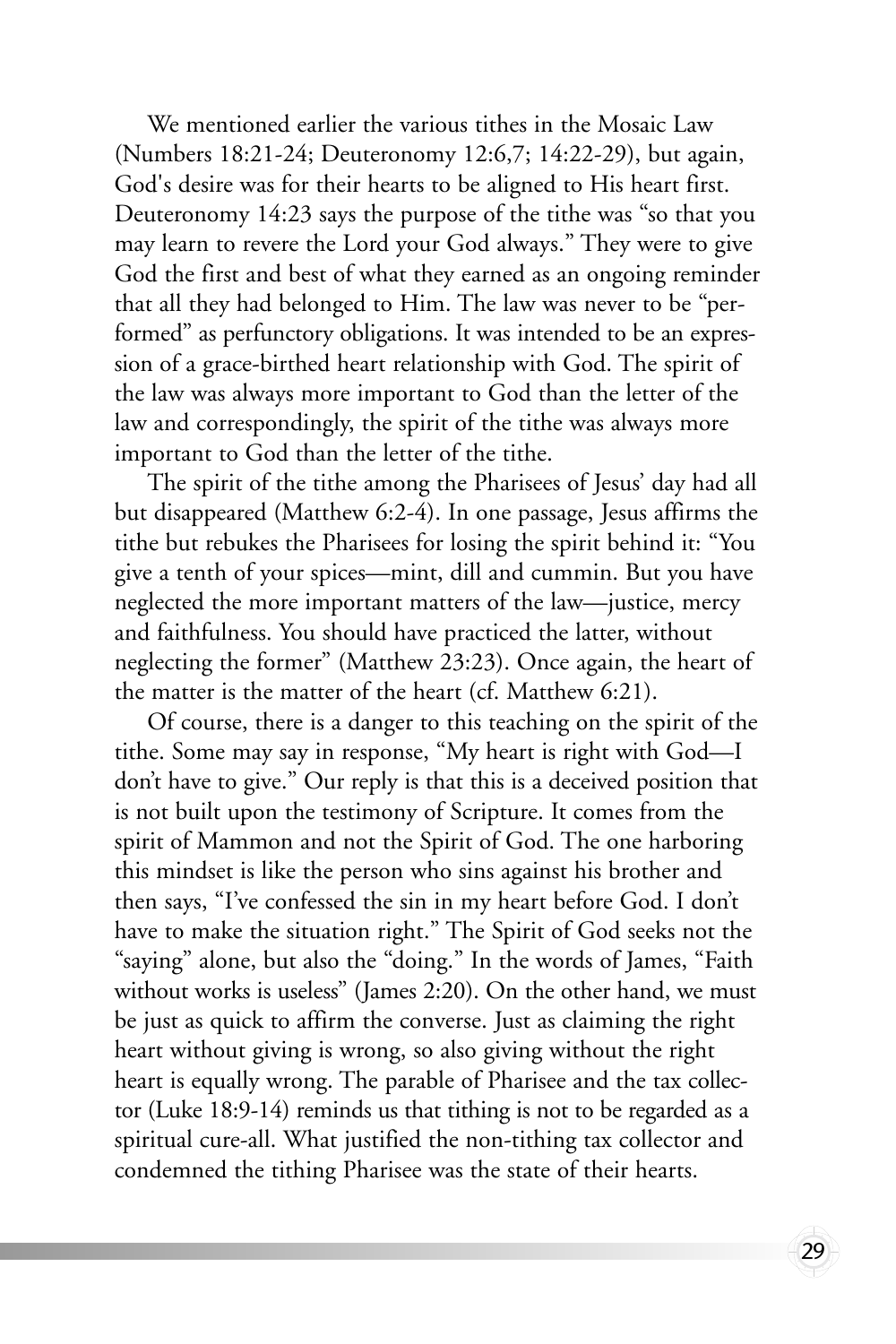On the subject of giving, the New Testament appears to deemphasize the notion of percentage or amount. Nowhere does any New Testament writer call for a 10 percent tithe. If in fact the heart is the key issue, and if we are merely stewards of what is ultimately owned by God, then the driving question we must put to ourselves is not, "How much do I give?" but "How much dare I keep?" The New Testament Church is to be filled with missionary people, not maintainers of the status quo! What a wonderful truth for The Christian and Missionary Alliance to proclaim as it moves into this new millennium. The question must not be, "What percentage must I give?" but "How much dare I spend on myself?"

Perhaps here it would be helpful to suggest five practical, biblical principles to apply in this area of the spirit of the tithe. We should be encouraged to **Give First**. Jesus says, "Give, and it will be given to you. A good measure, pressed down, shaken together and running over, will be poured into your lap. For with the measure you use, it will be measured to you" (Luke 6:38). The major purpose of the tithe was to remind the people that God comes first in our lives, that He alone deserves preeminence. The spirit of the tithe is well expressed in Proverbs 3:9,10: "Honor the Lord with your wealth, with the firstfruits of all your crops; then your barns will be filled to overflowing, and your vats will brim over with new wine."

An Alliance missionary tells the story of a young African boy who came to his door one day with a large fish in his hands. "Missionary, you taught us what tithing is, so here. I've brought you my tithe." As the missionary gratefully took the fish, he asked the boy, "If this is your tithe, where are the other nine fish?" At this, the boy smiled and said, "Back in the river. I'm going back to catch them now." To "Give First" is a matter of faith and priority. It's not because we are spiritual that our tithe check is the first one we should write every week. It is because we are weak and forgetful, and we need that reminder of priority and heart alignment in our lives.

The second principle Scripture suggests is to **Give Cheerfully**. Paul says, "Remember this: Whoever sows sparingly will also reap sparingly, and whoever sows generously will also reap generously.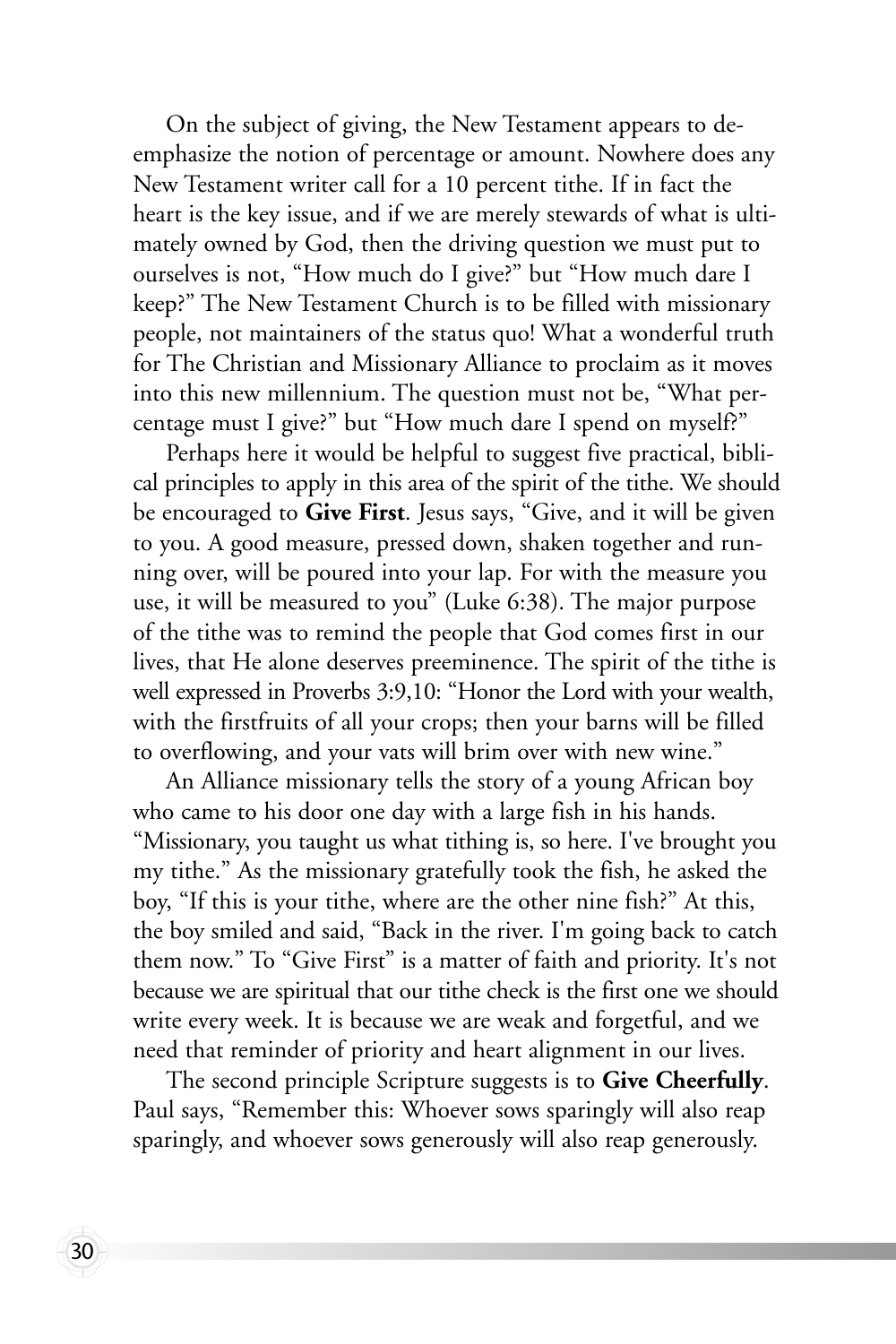Each man should give what he has decided in his heart to give, not reluctantly or under compulsion, for God loves a cheerful giver" (2 Corinthians 9:6,7).

We are reminded of this every year during tax season. During the year we rejoice at the paychecks and any extra income that comes in, but sometimes we flinch when we write our tithe and offering checks. When figuring our taxes, we wince at every source of income and rejoice with every tithe and offering check—more income means more tax, but every tithe dollar means less tax. Everything is turned upside down or perhaps more appropriately, right side up. That is the perspective of eternity and the (hilarious?) spirit we need to have in our giving all year long!

The third principle is that we should **Give Faithfully**. When the master says, "Well done, good and faithful servant" (Matthew 25:21-23) to the good stewards, he is speaking of reliability. Faithfulness is the heart of biblical stewardship. Faithfulness is in short supply in the church today. The church-growth experts are telling us that the new generations will not give the same way the preceding generations gave. They are calling for new techniques and marketing strategies. While there are good aspects to these methods, they must never become a crutch to make up for our lack of faithfulness in stewardship. Adequate discipleship must call each new generation to be sacrificially faithful for the cause of the Kingdom.

The fourth principle is that we should **Give Wisely**. Where we give our tithe and our offerings is an investment! Christians should give with wisdom. The church has lived through multiple financial scandals in recent years. Many failed churches and Christian organizations have been unwise in their stewardship. Hopefully, we can learn from others' mistakes. Thankfully, year after year The Christian and Missionary Alliance has been above reproach in its financial integrity. We can invite people to invest in the Kingdom through the C&MA without reservation.

It is wise, we believe, to give first to one's home church. In 1 Corinthians 9:11 Paul says, "If we have sown spiritual seed among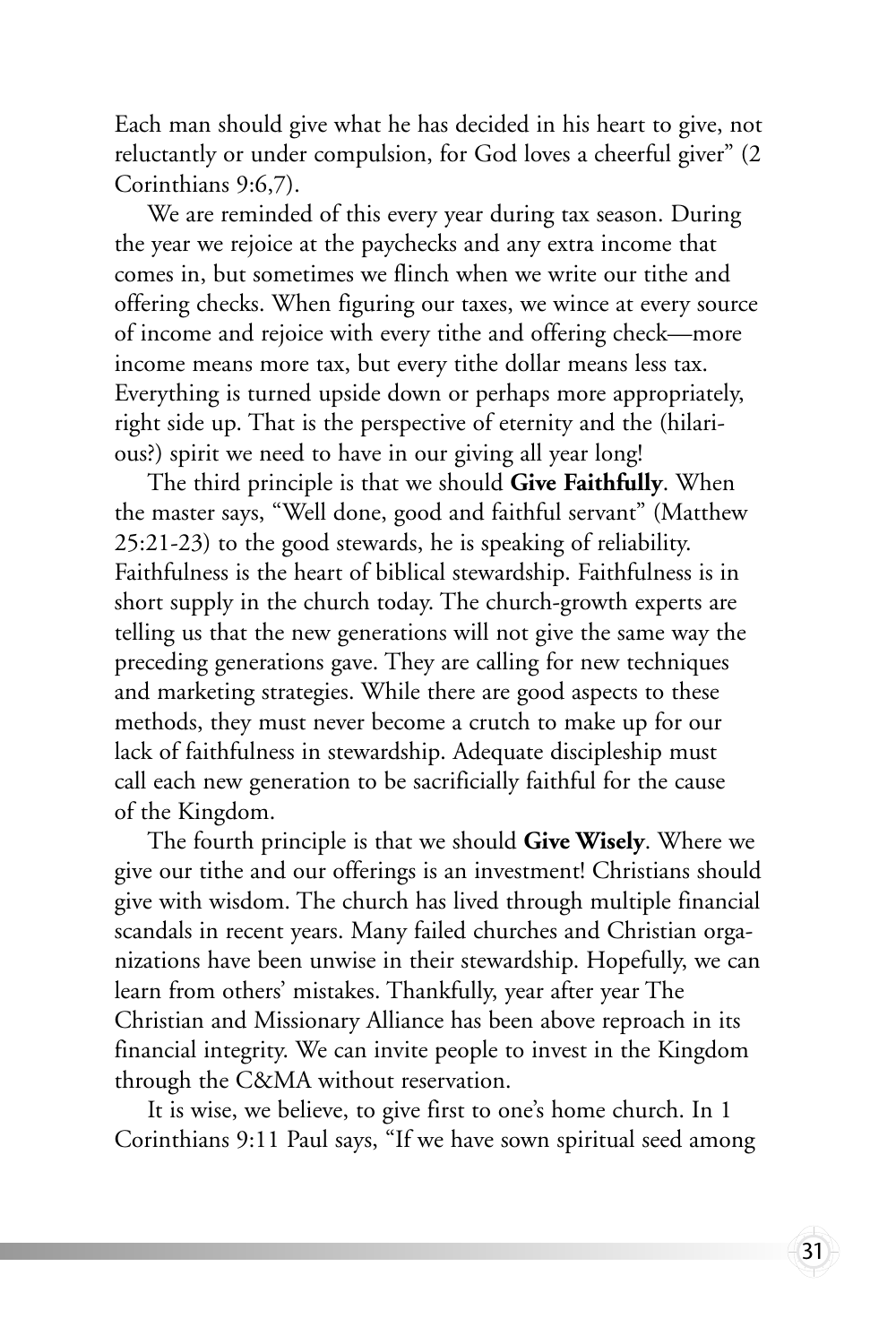you, is it too much if we reap a material harvest from you?" The spiritual principle is simple: Give where you are being fed spiritually. Give where you see Kingdom investments multiplying. Let us loudly and joyfully proclaim what God is doing through the ministry of The Christian and Missionary Alliance. Let us then assure our people that they are giving wisely when they entrust their finances to our care.

Finally, let us encourage our people to **Give Without Seeking Recognition**. Jesus saw the hypocrisy of the Pharisees' public giving and said, "But when you give to the needy [not if], do not let your left hand know what your right hand is doing, so that your giving may be in secret. Then your Father, who sees what is done in secret, will reward you" (Matthew 6:3,4). Secret giving is instructed not only because it guards against religious pride, but because it is one of the primary ways God builds faith into our lives. If our confidence is in God, we will give without anyone else knowing and be content. Someone has rightly said, "Tithing is not God's method of raising money, it is His method of raising children." Giving without seeking recognition is an important part of that process.

Some years ago there was an Alliance church where the missionary pledges had regularly been collected and totaled during the last Sunday night service of the Missionary Conference. A very wealthy man in this congregation made it a practice to wait until the entire church had pledged, after which he would ceremoniously walk to the front with his pledge to dramatically increase the total. A new pastor had arrived at the church that year, and he had been informed of the annual tradition. With great courage, he went to the large donor and explained the biblical concept of giving in secret. He informed him gently that it was inappropriate for his pledge to be public knowledge and that according to Scripture he was missing a greater blessing. The wealthy man graciously received the correction. The missionary pledge was higher than ever that year, and everyone involved received the reward of secret giving.

In a message on "Storehouse Tithing" the late Rev. Richard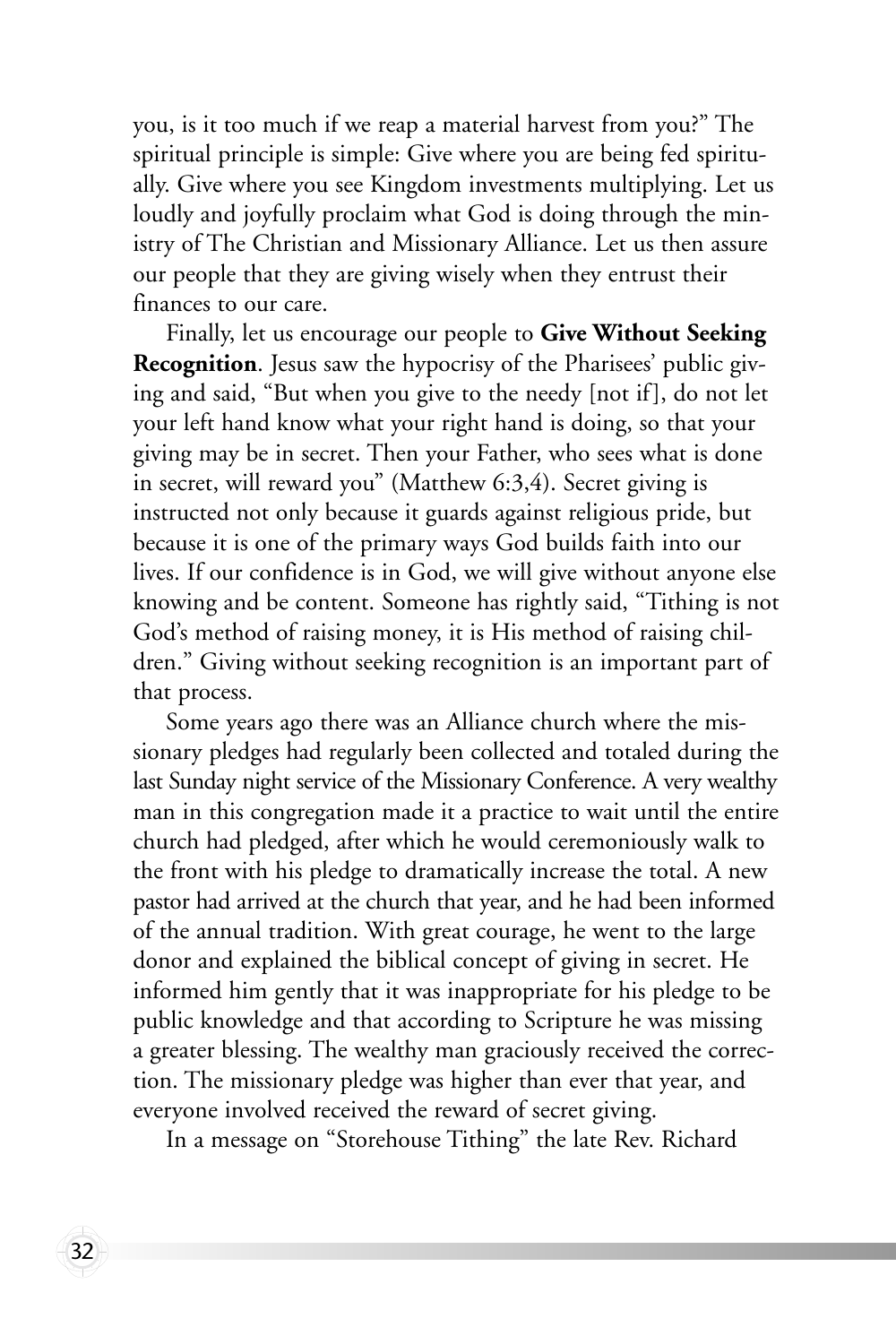Harvey waited till the end of his message to take the offering. He said that if he were preaching on salvation he would have given the altar call at the end of the sermon so people could respond in obedience. Since the message was on giving, he wanted to take the offering at the end of the sermon to give us the opportunity to be obedient to the Lord in giving. After the offering he looked into the buckets, shaking his head, after the ushers had come back to the front. "Is that all you're willing to give for Jesus? Send them around again!" Although that utterance sounds abusive, apparently that moment was actually one of great joy and excitement. "I remember digging deeper into my own pockets and putting in the money my mother had given me for ice cream that night. I felt for perhaps the first time (but thankfully not the last) the wonderful privilege of sacrificial, yet joyful giving. I do not remember the details of that message, but I will never forget Rev. Harvey's passion and the text of Scripture from which he preached. Both have influenced and shaped my view of stewardship to this day." (Rev. Ron Walborn)

"Bring the whole tithe into the storehouse, that there may be food in my house. Test me in this," says the Lord Almighty, "and see if I will not throw open the floodgates of heaven and pour out so much blessing that you will not have room enough for it" (Malachi 3:10).

#### **D. THE STRANGLEHOLD OF DEBT**

The final issue related to biblical stewardship is the stranglehold of debt. Many believers in this nation are unable to obey the clear directives of God because they cannot pay off money owed and its accruing interest. They are in bondage to the tyrannical demands of debt. The story is told of two men talking about money. One asked the other, "Joe, what would you do if you had all the money in the world?" Joe thought for a moment and replied, "I'd apply it to my debts as far as it would go!" We may laugh at Joe's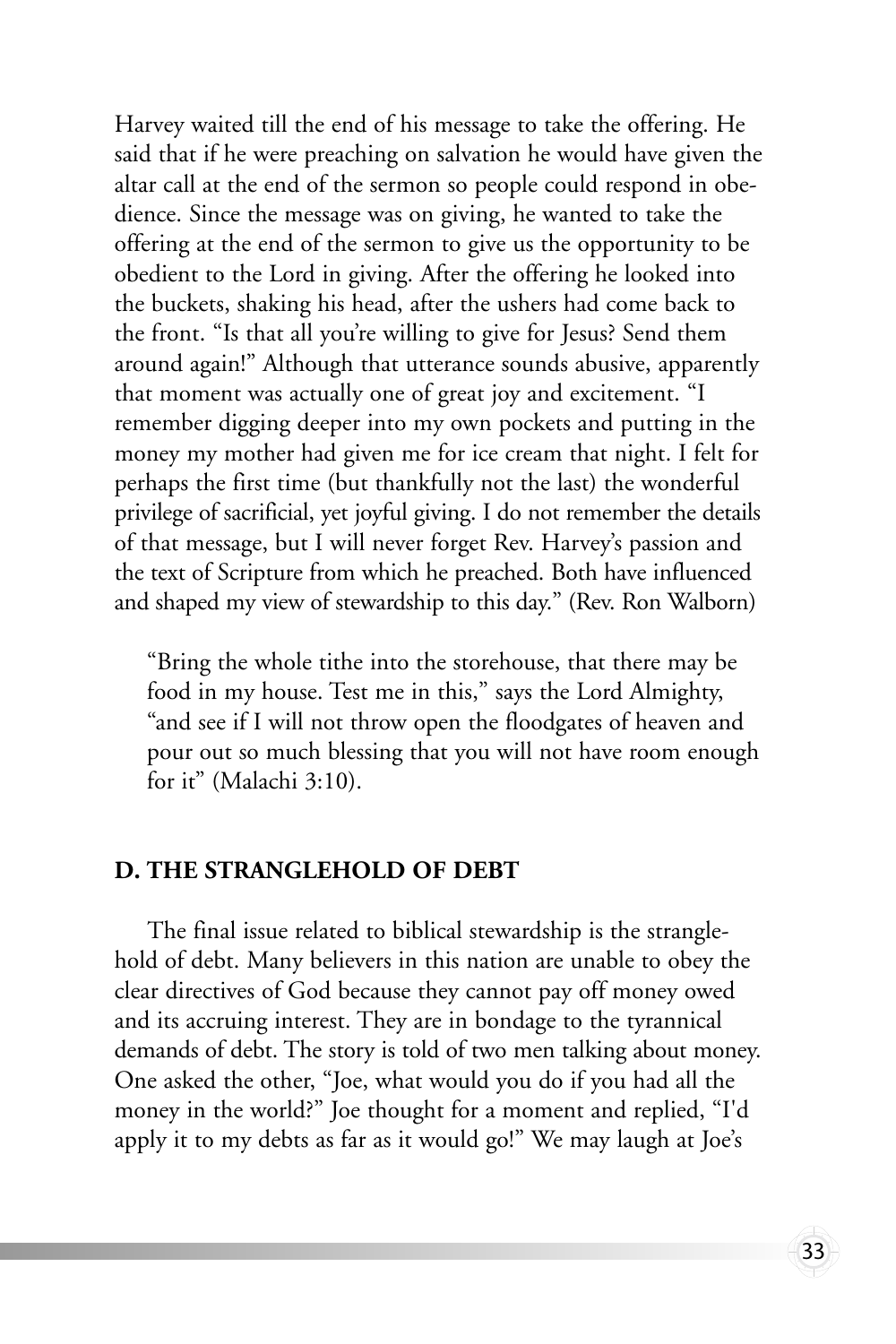reply, but many of us have felt the same way about the size of our accumulating debts. And far too many Christians are in deep despair because they foolishly underestimated their ability to pay them back.

Incurring large amounts of debt has become a lifestyle in our nation. This year, the federal government will spend more money on interest than was spent on the entire federal budget in 1962. *The Wall Street Journal* recently reported that 51 percent of all corporate profits are now being eaten up by interest on debt. The average American family holds a credit card debt of \$7,000 on seven to eight credit cards. This is in addition to debt on cars and RVs. A recent Gallup poll showed that 56 percent of divorced people cited "financial tensions in the home related to debt" as a significant factor.

Our stewardship teaching must address this problem or it will fail to produce effective disciples. Several years ago an Alliance pastor felt the Lord directing him to preach a series of sermons on what the Scripture says about debt. First, he searched the Word of God. Then, he thought about his own financial situation. Suddenly he realized he was in no position to preach on the issue. Beyond that, he had been sinning in the area of financial stewardship and was in need of repentance and restitution. At that point, he and his wife began a serious attempt to pay off all of their debts as quickly as possible and live according to biblical principles of stewardship, rather than the culture's "consumer discipleship." Three years later, they were completely debt free and were able to say, "Yes," when God called them to take a ministry position that paid considerably less than their previous salary. Debt reduction had freed them to be obedient to God's call.

Two stories in the Old Testament illustrate the ways in which wise people operate toward debt. First, in Genesis 14, after Abram returns captured goods to the King of Sodom and is offered the chance to keep them for himself (v. 21), he refuses with these words: "I have raised my hand to the LORD, God Most High, Creator of heaven and earth, and have taken an oath that I will accept nothing belonging to you, not even a thread or the thong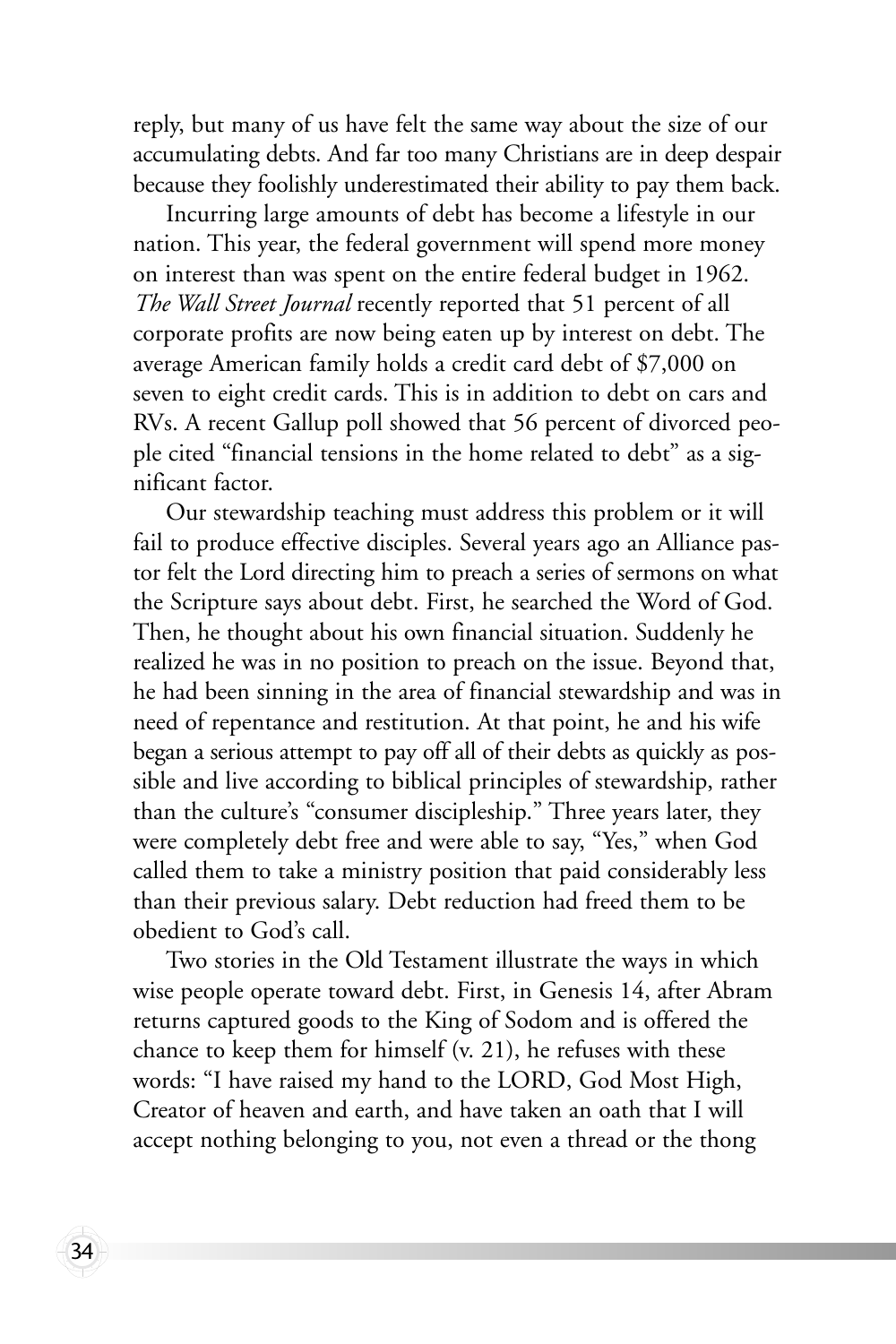of a sandal, so that you will never be able to say, 'I made Abram rich.''' (v. 22-23). Although the goods were apparently a free "gift" from the King of Sodom, Abram shrewdly saw there were unspoken "strings attached." Receiving them would result in an ungodly obligation to an evil king. He wisely refused to take on the debt.

Second, in 2 Kings 4:1-7, the widow who was about to lose her sons as slaves to a creditor exhibits good sense in the way she gets out of debt. (a) She cries out for help to the man of God (v. 1). In other words, she sought God and wise counsel as her first step in her dilemma with debt. (b) She assumes, with Elisha's prompting, that she must pay her debts (v. 2). She did not act as the wicked, who ". . . borrow and do not repay" (Psalm 37:21). (c) She was willing to part with what she had (v. 2). The "little oil" she offered to the prophet started her on the road to "financial freedom." Such detachment from our "nonnegotiable" possessions is possible when we believe that all truly belongs to God. (d) She trusted God to multiply her efforts (v. 3-7). By listening to the man of God, little became much.

The Book of Proverbs does not forbid the borrowing of money or goods, but it does point out the dangers associated with taking on debt. Proverbs 24:27 says, "Finish your outdoor work, get your fields ready; and after that, build your house." The wise man admonishes us to work hard at ensuring a source of income *before* improving our comfort. He may also be warning against "purchasing large numbers of goods before we have earned the money to pay for them." Proverbs also warns against being a *cosigner* for someone else's debts: "A man lacking in judgment strikes hands in pledge and puts up security for his neighbor" (Proverbs 17:18). The reason, of course, is that the cosigner is in danger of losing his possessions, including his very own bed, if the borrower defaults (Proverbs 22:26,27).

Finally, the Mosaic law offers a few insights into the dangers of debt. The blessings and curses at Mt. Gerizim and Mt. Ebal in Deuteronomy 24 mention debt. To be blessed is to "lend to many nations and to borrow from none" (v. 12) and to be cursed is to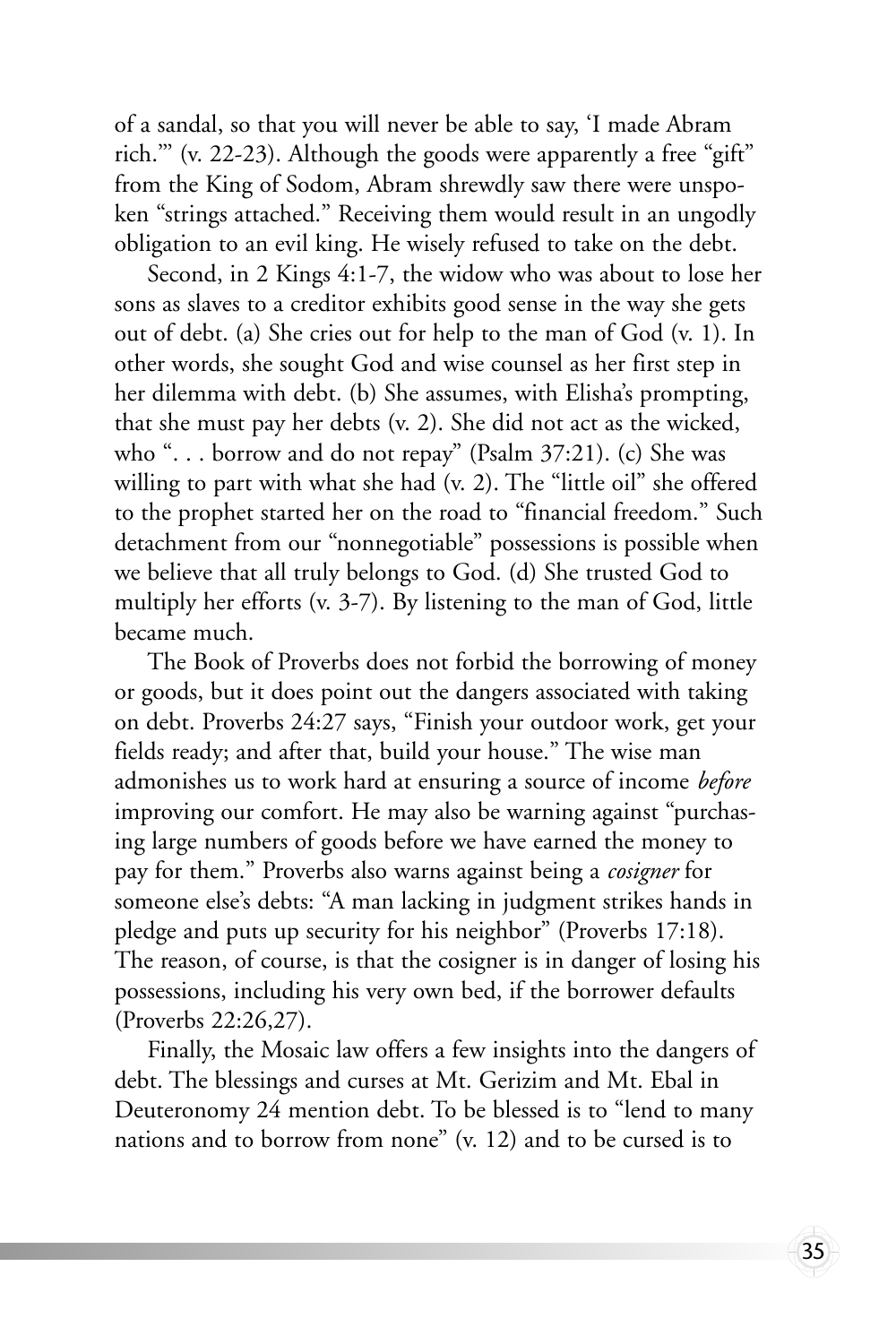borrow from the alien and to lend to none (v. 44). The law also limited what could be offered as collateral on loans to protect a debtor from terrible harm if he failed to pay. When Deuteronomy 24:6 forbids a pair of millstones from being put up as security, it is protecting the debtor's livelihood, so that, in the event of default, he will not be condemned to perpetual indebtedness. When Deuteronomy 24:12,13 requires a creditor who has taken the debtor's cloak as collateral, to return it at night, God is protecting a person's ability to keep warm, a basic necessity of life. The same law also protects the debtor's dignity. The creditor could not go into the debtor's house to take the security; he could only stand outside and wait for the debtor to bring it out to him (Deuteronomy 24:10,11). In these ways, the Mosaic law recognizes the destructiveness and humiliation uncontrolled debt can bring upon a person.

To summarize: The Old Testament 1) warns against borrowing money and goods we are not prepared to pay back. 2) recognizes the threat uncontrolled debt can be to our well-being. The New Testament continues the Old Testament's warning about debt. Romans 13:8 says, "Let no debt remain outstanding, except the continuing debt to love one another . . ." although a more literal translation presents a more strict prohibition: "Owe nothing to anyone (Greek: *medeni meden opheilete*) except to love one another . . ." (*NASB*). It is debatable whether this verse denies all loans, including student loans and home mortgages. The goal in applying it is not to be legalistic or foist false guilt but to ask ourselves, "Are my finances headed in the direction Scripture is pointing? By God's grace, am I heading for freedom in this area of my life?"

We will never get free from the grip of Mammon or debt until we learn and practice the spiritual disciplines of contentment and simplicity. In his groundbreaking book, *Margin*, Dr. Richard Swenson dissects the pathology of our debt-ridden culture. "Discontent as a driving force for a society might make that society rich, but it will bankrupt it in the end." Swenson correctly points out that God not only *commends* contentment (1 Timothy 6:6), He *commands* it. " . . . be content with what you have . . ."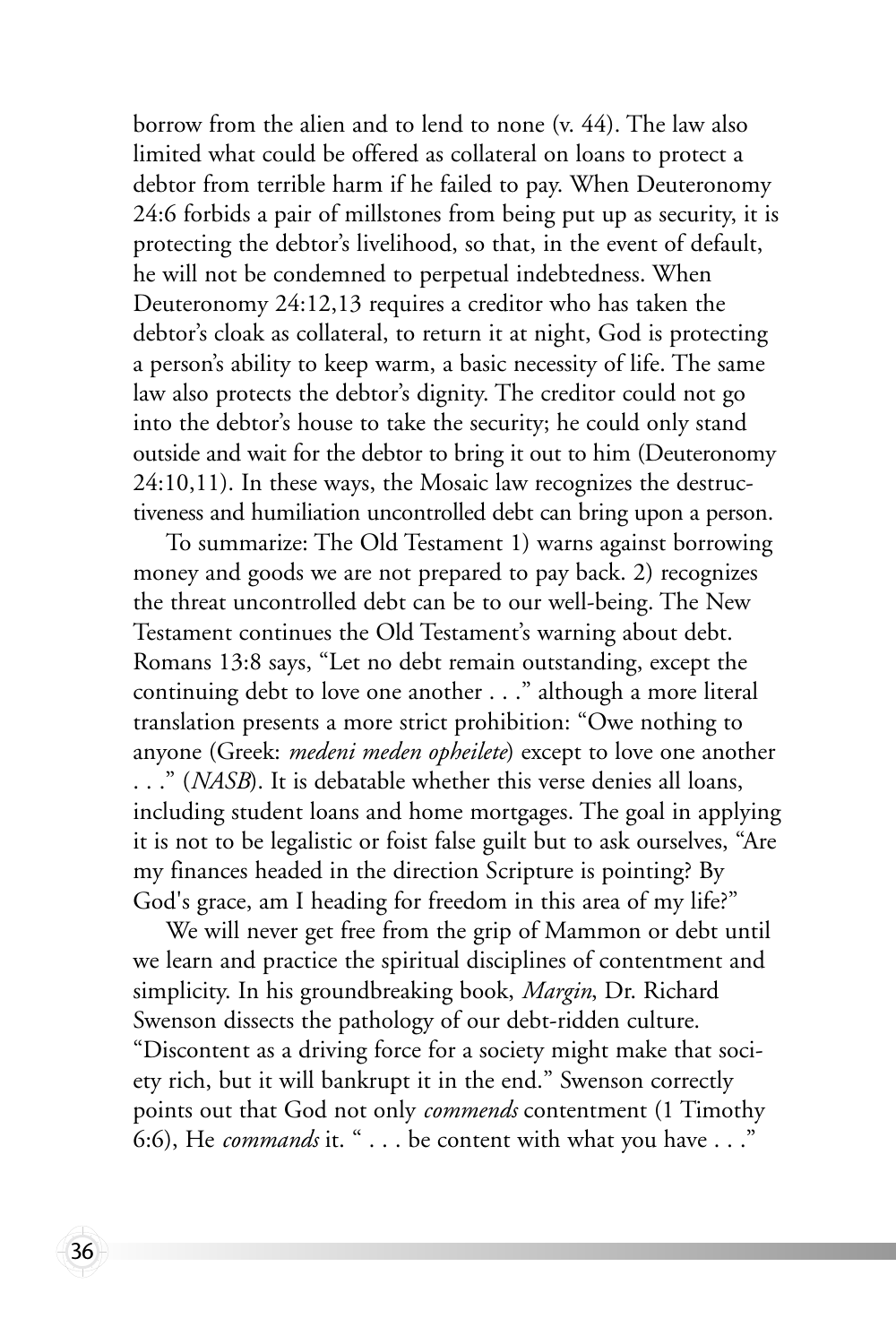(Hebrews 13:5). Unfortunately, in our debt-driven culture, "our quest is usually not for contentment but for more." The full context of 1 Timothy 6 is worth noting here:

 $^6$ But godliness with contentment is great gain.  $^7$ For we brought nothing into the world, and we can take nothing out of it. 8 But if we have food and clothing, we will be content with that. 9 People who want to get rich fall into temptation and a trap and into many foolish and harmful desires that plunge men into ruin and destruction. 10For the love of money is a root of all kinds of evil. Some people, eager for money, have wandered from the faith and pierced themselves with many griefs.

At the root of much (not all) of our debt is greed and the spirit of verses 9 and 10. If this is true, then we must repent and find forgiveness. It is time to align our hearts with God and our financial priorities with His Word.

It is not the will of God for His people to be enslaved by debt. Indeed, the whole message of the gospel is about Jesus paying a debt we could not pay. His heart's desire is that His people be free in all areas of their lives.

And when you were dead in your transgressions and the uncircumcision of your flesh, He made you alive together with Him, having forgiven us all our transgressions, having canceled out the certificate of debt consisting of decrees against us *and* which was hostile to us; and He has taken it out of the way, having nailed it to the cross. Colossians 2:13,14 (*NASB*)

One final point in relation to this issue of debt impacts our mission in The Christian and Missionary Alliance. How do we reconcile the massive amount of debt being taken on by our young people in their college and seminary training with the biblical teaching in this area? During premarital counseling, a young couple who was graduating from one of our Alliance colleges revealed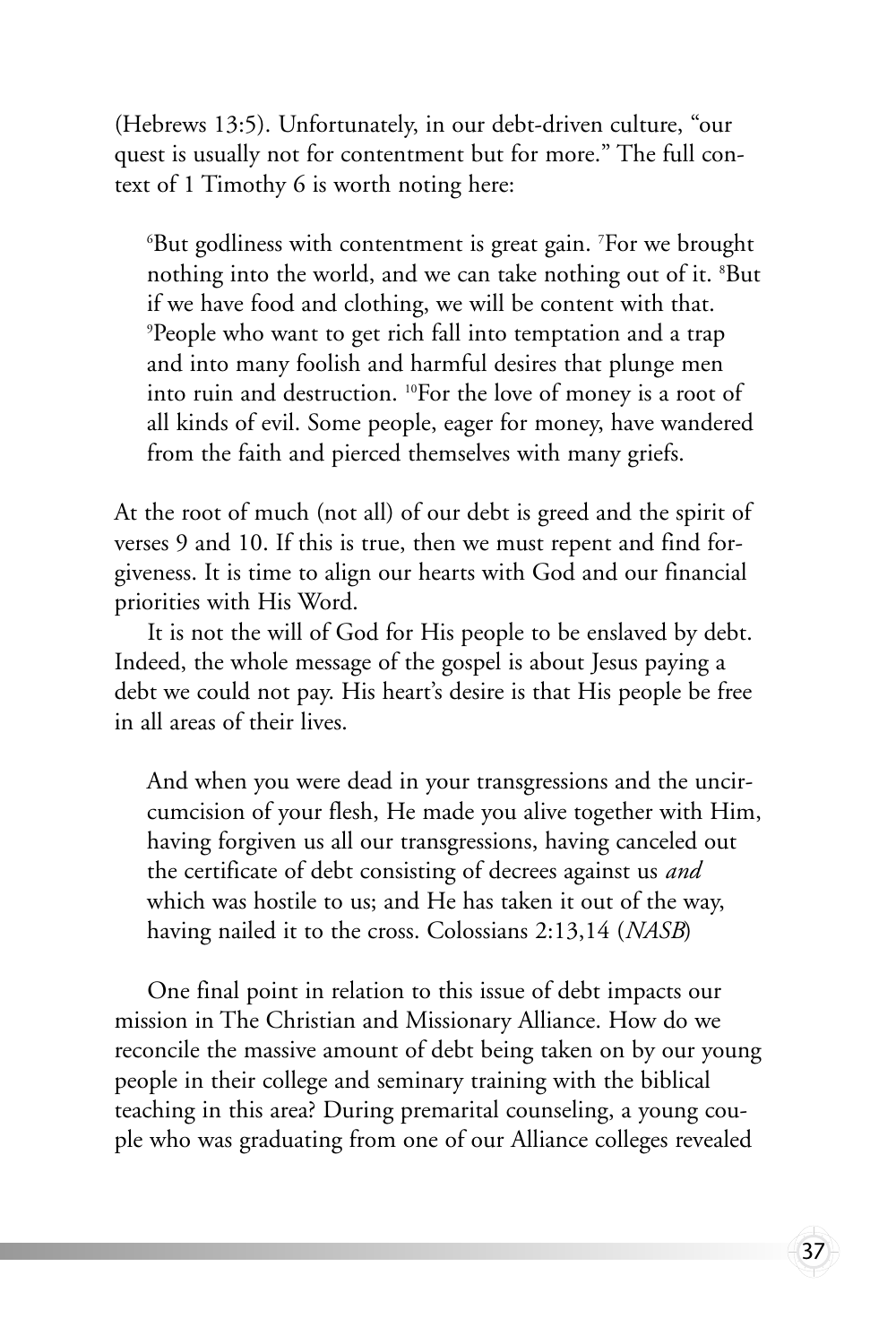over \$40,000 in debt between them. This couple is now in ministry in the Alliance. They would like to go on to seminary, but the debt load from college makes it impossible for them to continue. Many would say that an education is an "appreciating" expense, and therefore is allowable under biblical standards for debt. This is an issue that needs much thought and prayer. Could it be that we have been discipled more in the "ways of our culture" on the issue of debt, than we have in the "ways of the Kingdom?"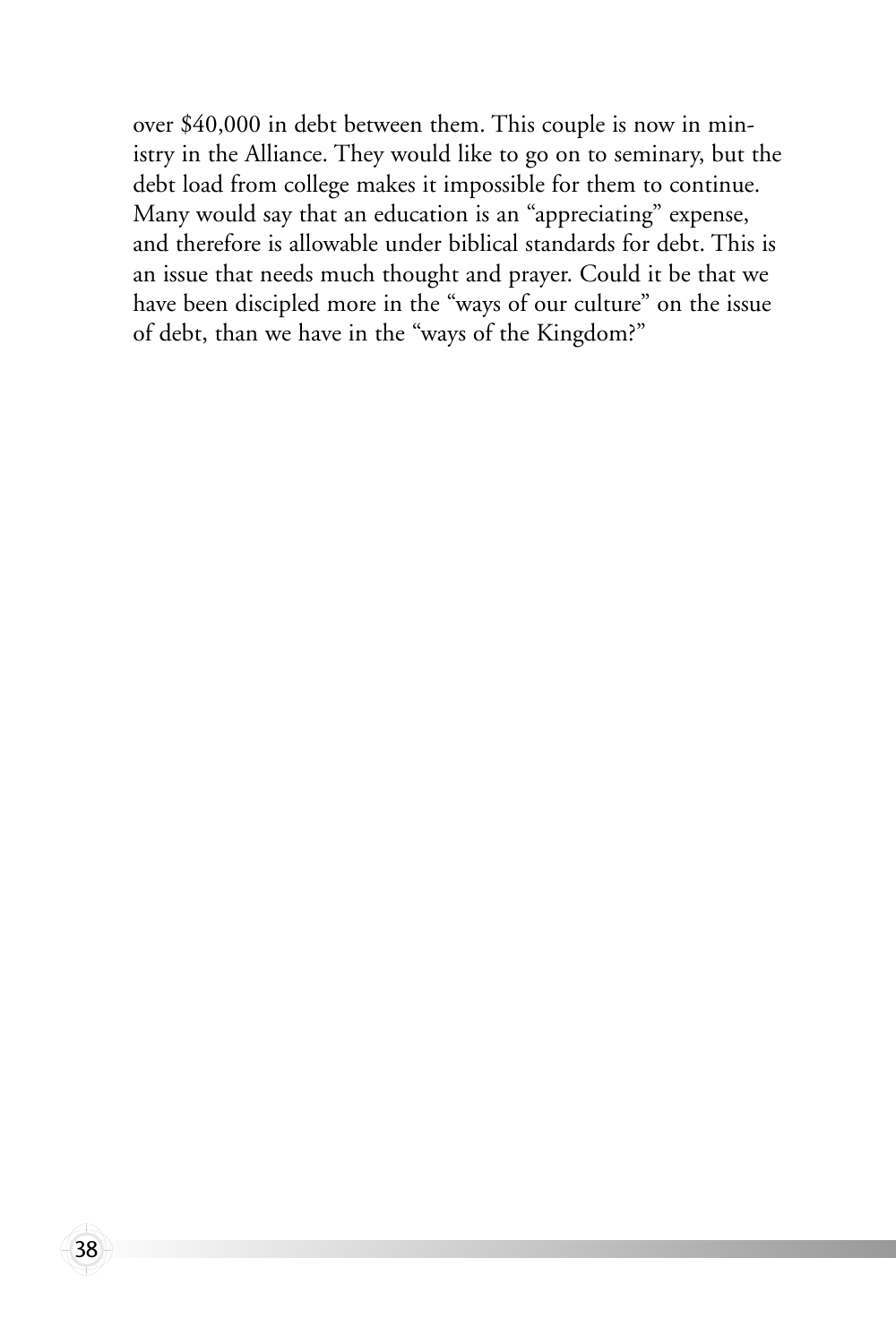### SUMMARY

For a multitude of reasons, The Christian and Missionary Alliance must rekindle its passion to raise up godly stewards—men and women who handle God's resources with integrity. Our vision to become *a movement of Great Commission Christians who are glorifying God by building Christ's Church worldwide*, will only be realized if we make a wholesale commitment of all we have and all we are to Him. Stewardship is the foundational piece of the larger context of Christian discipleship. The Scripture calls us to be wise and faithful stewards who are responsible and accountable for handling life, money, spiritual gifts and the gospel message according to God's purposes. As Richard Niebuhr says, "Stewardship is everything we do after we accept Christ." Through the power of the Holy Spirit, let us seek to be and to train up godly stewards. May God give us the courage to see these stewardship issues through Kingdom lenses. May we be willing to go against the grain of our culture in order to raise up the next generation of disciples for Jesus Christ.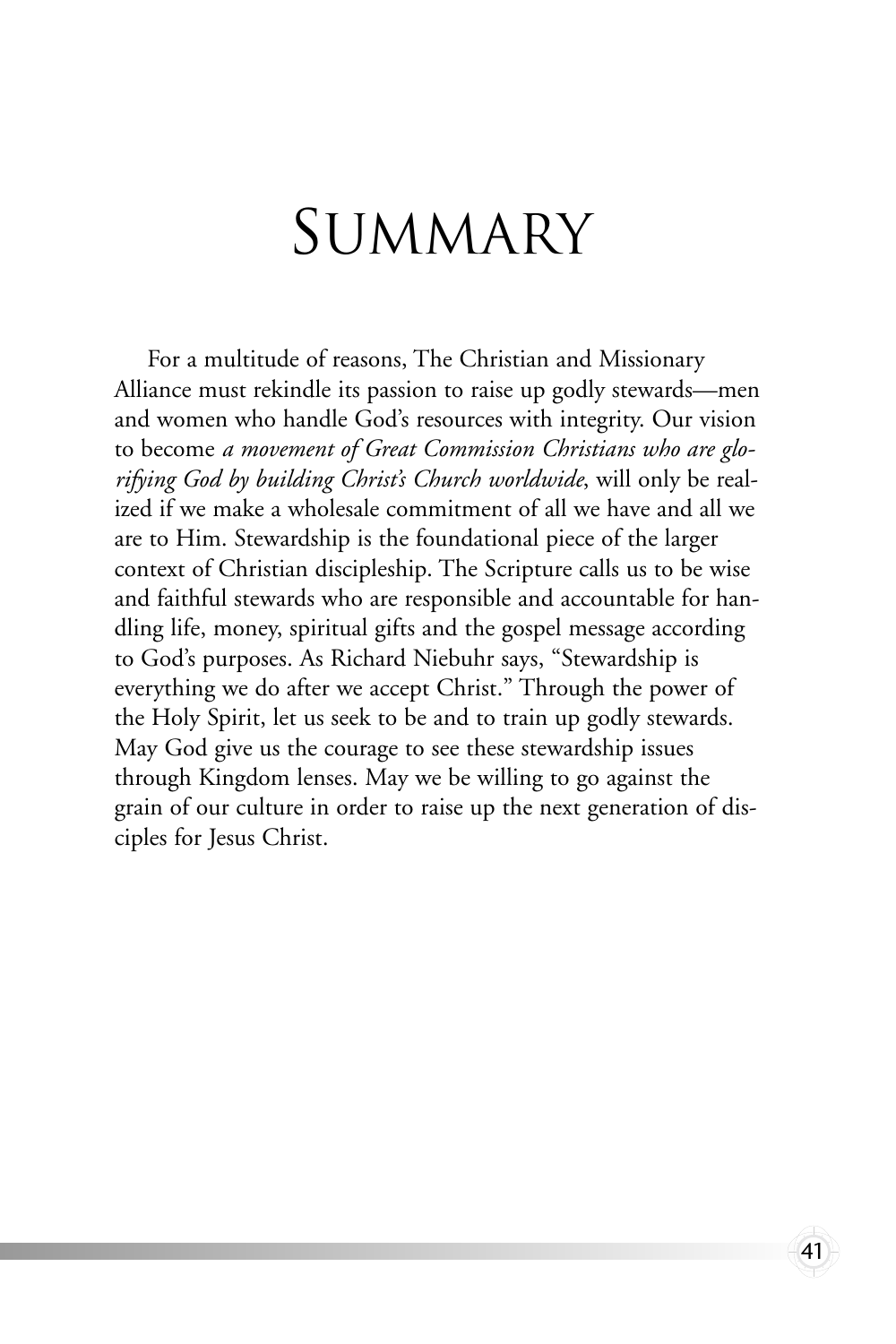## **ENDNOTES**

<sup>1</sup> Dallas Willard, *The Divine Conspiracy*, (San Francisco: HarperCollins Publishers, Inc., 1998), 15.

<sup>2</sup> Walter Bauer, *Greek English Lexicon of the New Testament and Early Christian Literature, 2nd ed*. (Chicago: University Press, 1979), 511.

<sup>3</sup> This is most notably the position of classic dispensationalism, that has interpreted Jesus' Kingdom language as a future "millennial" Kingdom.

<sup>4</sup> C.H. Dodd, *The Parables of the Kingdom* (New York: Charles Scribner's Sons, 1958), 44.

<sup>5</sup> G. E. Ladd, *The Gospel of the Kingdom* (Grand Rapids: Eerdmans, 1959).

<sup>6</sup> A.B. Simpson, *The Grace of Giving*, C&MA National Office.

<sup>7</sup> We will not address in this paper the question of the stewardship responsibility of all mankind for the care of the earth and natural resources. Our colleague at Nyack College, Dr. Elio Cuccaro, addresses the question, "Does all mankind have a stewardship from God?" in his editorial, *The Stewardship of Mankind*, 1999 Alliance Academic Review, pp. ix-xii. Our focus will be on the stewardship responsibility of believers.

<sup>8</sup> There are several full-scale studies on stewardship that are fruitful for study and meditation. Among the few that we would recommend are Ronald J. Sider, *Rich Christians in an Age of Hunger*, 20th Anniversary Revision (Dallas, et. al: Word, 1997) and Craig L. Blomberg, *Neither Poverty Nor Riches* (Grand Rapids: Eerdmans, 1999).

<sup>9</sup> *Webster's New Collegiate Dictionary*, (Springfield, Mass.: G. & C. Merriam Company, 1979), 1133.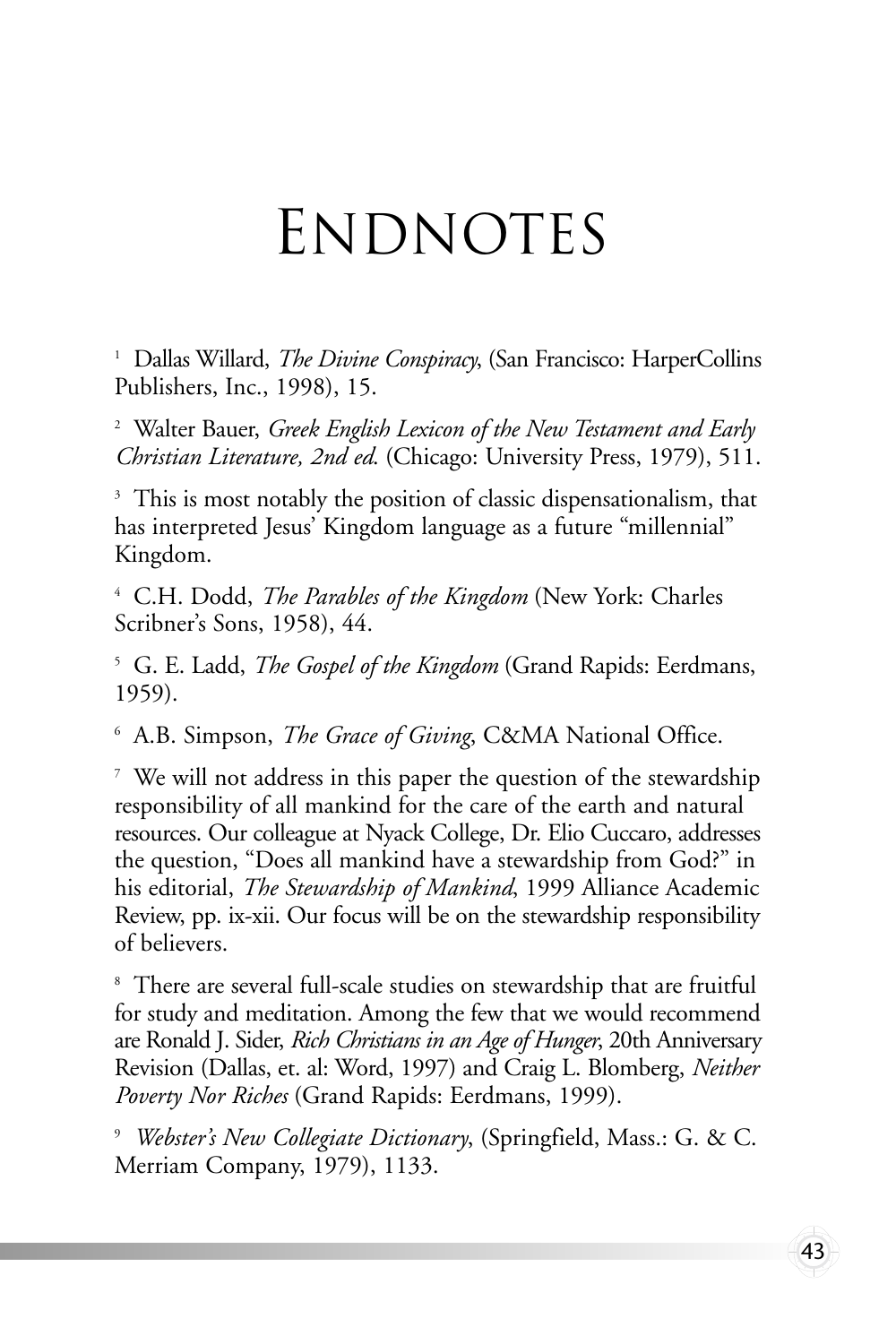<sup>10</sup> Walter Elwell, *The Evangelical Dictionary of Theology*, (Grand Rapids: Baker, 1984), 1054.

<sup>11</sup> James D. Berkley, *Leadership Handbook of Management and Administration* (Grand Rapids: Baker, 1997), 407. The charity tithe took place every three years. We should also note other payments the people of Israel were required to make. A civil tithe imposed by future kings is predicted by Samuel in 1 Samuel 8:15-17. Further, a sanctuary tax imposed upon every male twenty years or older is set at half a shekel per year in Exodus 30:11-16 and at a third of a shekel in Nehemiah 10:33-35.

 $12$  The disciples illustrate this expectancy with their question in Acts 1:6, "Are you at this time going to restore the kingdom to Israel?"

<sup>13</sup> The parallel in Matthew 24:45-51 also occurs immediately after a warning about the coming of the Son of Man (Matthew 24:44).

<sup>14</sup> Bauer, *Greek-English Lexicon*, 560.

44

<sup>15</sup> John MacArthur, *Commentary on Matthew*1-7 (Chicago: Moody, 1985), 415.

<sup>16</sup> Richard Foster, *Money, Sex and Power*, 26.

<sup>17</sup> David Johnson, pastor of Church of the Open Door, sermon series— "The Spirit of the Tithe."

<sup>18</sup> This story was told to me (Ronald Walborn) at a YWAM training base in 1997. The man telling me was with a team led by John Dawson. I have seen this story confirmed several times in the writings of John Dawson and other YWAM missionaries.

<sup>19</sup> Among the most prominent leaders in the movement are Kenneth Hagin, Kenneth and Gloria Copeland, Jerry Savelle and Fred Price. For a good analysis of the health-and-wealth gospel, see Dennis Hollinger, "Enjoying God Forever: An Historical/Sociological Profile of the Health and Wealth Gospel," *Trinity Journal*, n.s. 9 (1988), 131-149; Bruce Barron, *The Health and Wealth Gospel* (Downers Grove: InterVarsity, 1987); D. R. McConnell, *A Different Gospel* (Peabody: Hendrickson, 1988).

<sup>20</sup> Kenneth Copeland, *The Laws of Prosperity* (Fort Worth: Kenneth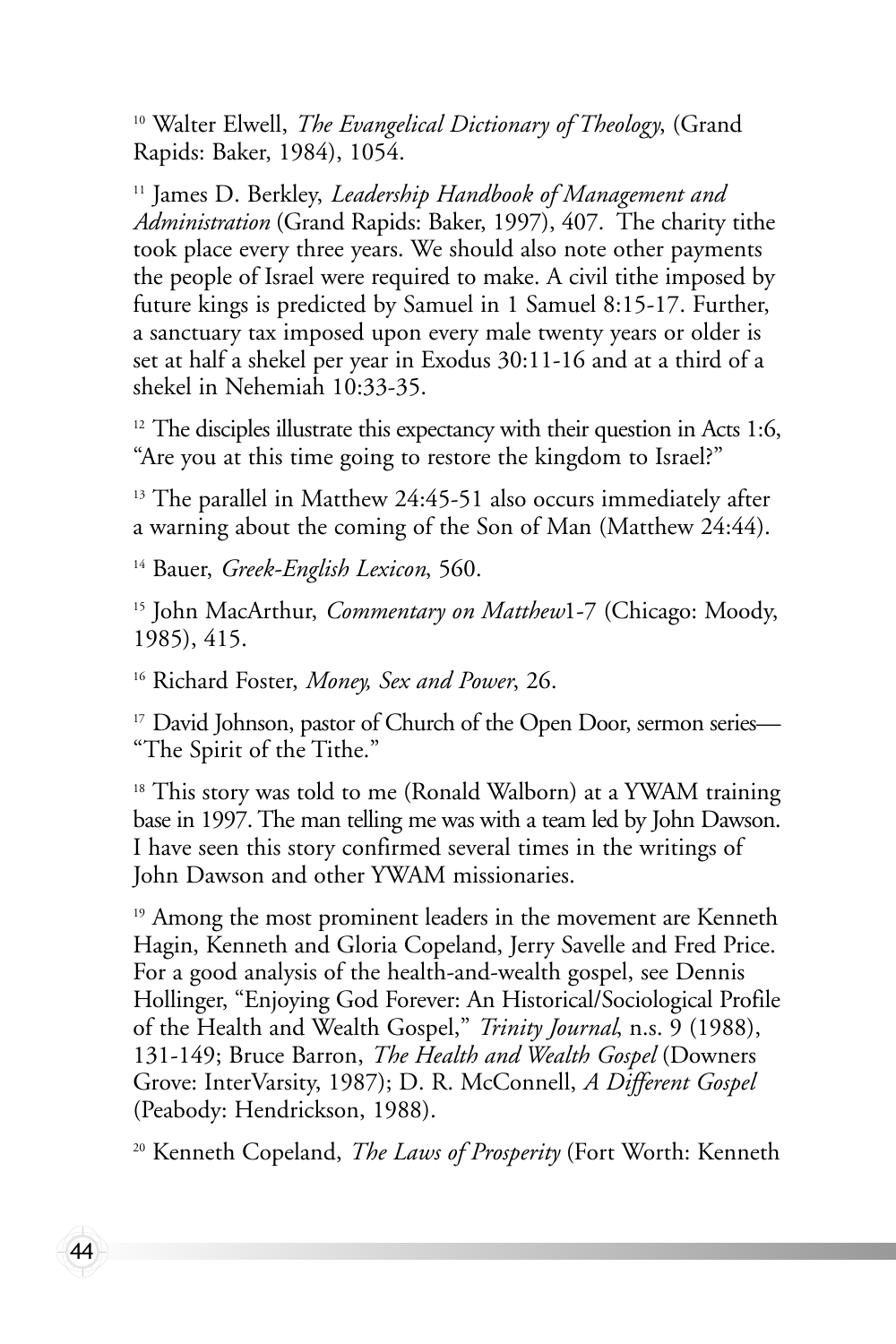Copeland Pub, 1974) Kenneth Hagin, *How to Write Your Own Ticket With God* (Tulsa: Faith Library, 1978).

<sup>21</sup> Frederick Price, *Faith, Foolishness or Presumption?* (Tulsa: Harrison House, 1979).

<sup>22</sup> E. W. Kenyon, *Jesus the Healer* (Seattle: Kenyon's Gospel Publishing Society, 1943, Kenneth Hagin, *Authority of the Believer* (Tulsa: Faith Library, 1967).

<sup>23</sup> Sider, *Rich Christians in an Age of Hunger*, 113.

<sup>24</sup> See Millard Erickson, *Christian Theology*, Vol. 1 (Grand Rapids: Baker, 1983), 361, for the distinction between God's wish (e.g. His opposition to the sinful, murderous intentions of Jesus' executors) and God's will (e.g. His decree that Jesus should die on the cross). The first is more general and has to do with the values that please God. The second is more specific and has to do with what God sovereignly decides will actually occur.

<sup>25</sup> *Strongs Greek and Hebrew Dictionary*, reference 6743.

<sup>26</sup> Ron's unpublished dissertation from Fuller Seminary is titled, *Breaking the Spirit of Poverty: Perspectives on Wealth and Poverty from the Prophet Haggai*. See this work for more information on this subject.

<sup>27</sup> Quoted in Sider, *Rich Christians in an Age of Hunger*, 164.

<sup>28</sup> Richard Foster, *Money, Sex and Power*, 46.

 $29$  A great debt of gratitude is owed to Rev. David Johnson for much of the material in this section. His tape series, "The Spirit of the Tithe," has helped to shape my own theology significantly in this area.

<sup>30</sup> Paul in 1 Corinthians 16:2 says one should give in keeping with one's income, a reference perhaps to percentage, but no specification of 10 percent.

<sup>31</sup> Crown Ministries' *Small Group Financial Manual*, (Longwood, Fla.: Crown Ministries Inc., 1995), 37. Crown Ministries has one of the best discipleship/stewardship programs available. I strongly recommend the ministry.